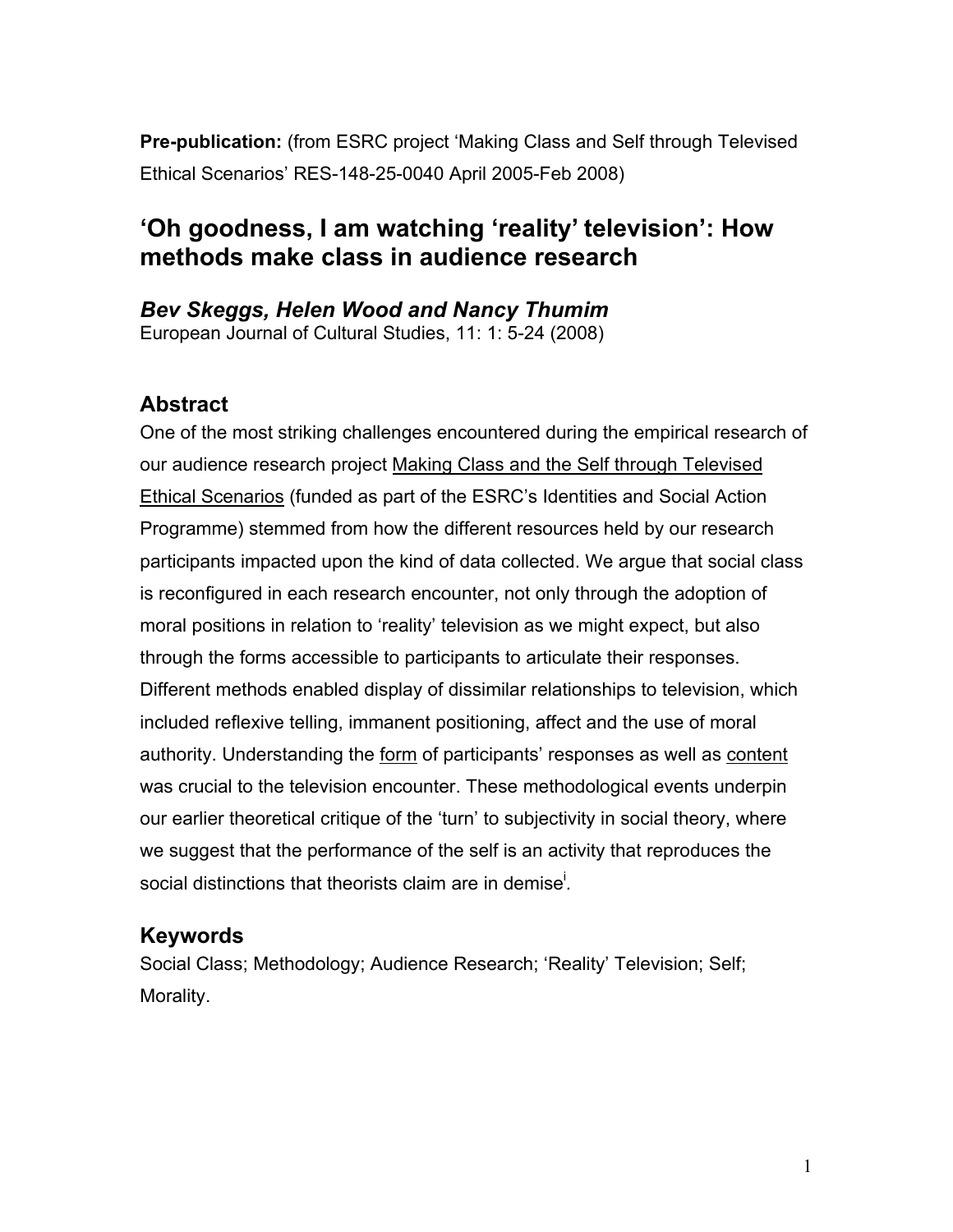### **Introduction: Class, self and audience research**

Making Class and the Self Through Mediated Ethical Scenarios is an ESRC funded 'reality' television audience research project, which examines current social theory which proposes that with the rise of the reflexive self traditional categories such as class and race have declined in significance. 'Reality' television's obsession with what Dovey (2000) identifies as 'spectacular subjectivity' might be seen as testament to this apparent social shift and we collected audience responses to programmes which foreground selftransformation, in part to interrogate the 'individualisation thesis' of Beck (1992 and Giddens (1991) further. The analysis of class formations in audience research slipped from the research agenda in recent years, despite efforts in the 1980s and 1990s by Andrea Press (1990); Ann Gray (1992) and Helen Thomas (1995) to keep it alive. These studies followed David Morley's (1980) groundbreaking work in The Nationwide Audience. Morley's study was criticised for social determinism by reifying class through occupational categories (Buckingham, 1991). However, writing of late Morley notes:

The recent swing away from theories of social determination, towards the now widely held presumption of the 'undecidability' of these influences, has thus given rise to what may be among the most pernicious of the myths that have come to dominate our field... [D]espite the claims of much poststructuralist theory, class is still very much with us, if in new and always changing forms. (Morley 2006: 108)

The reasons for the 'swing' away from class can be attributed to the poststructural theoretical shifts in thinking about contemporary identity formation. Those who agree on a more general move to processes of 'individualisation' often suggest that the relocation of shared, grounded and localized forms of identity to more particularized and reflexive forms of selfhood is increasingly resourced by mediated symbolic forms, yet there is still relatively little empirical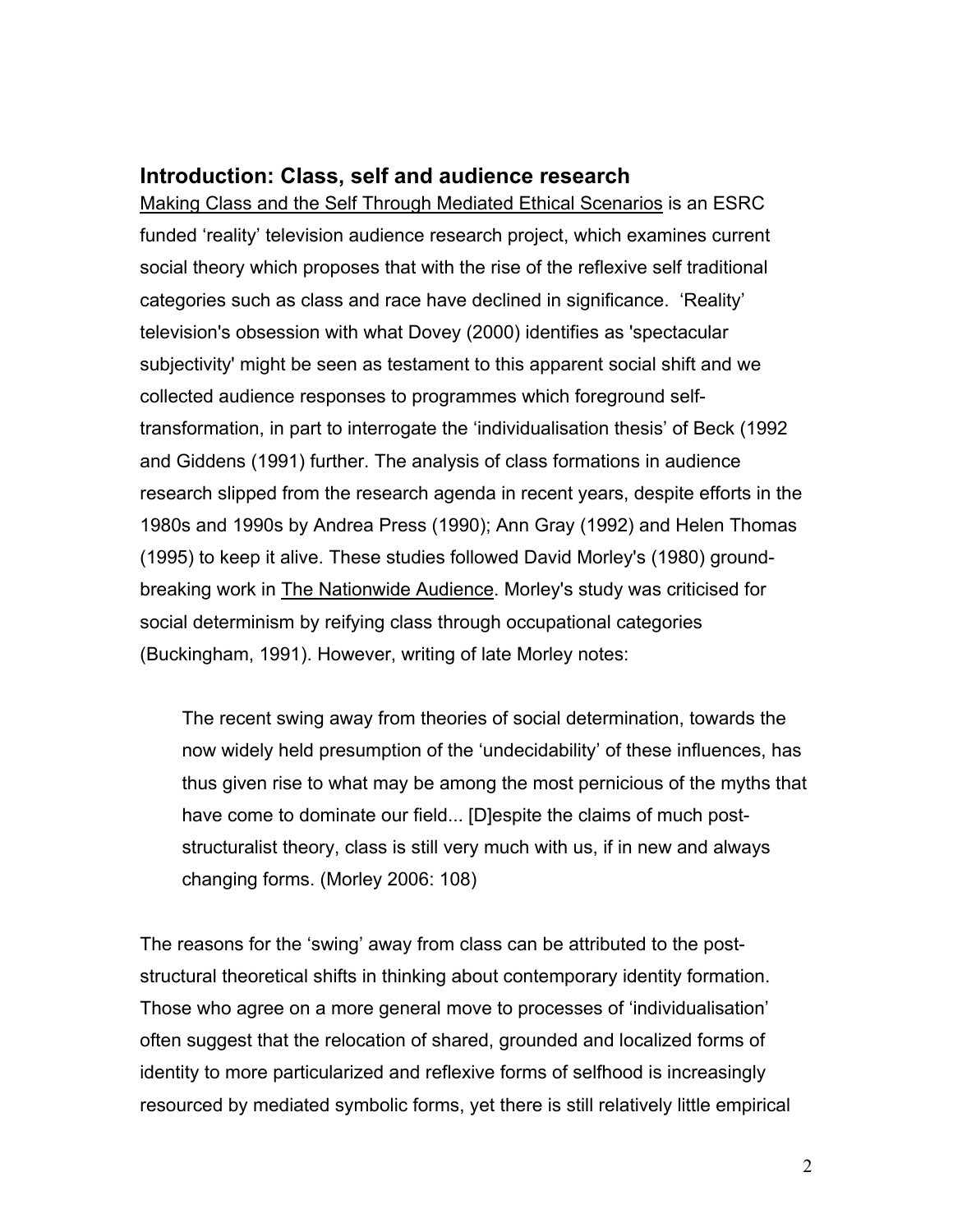research which details how this process works. Morley's suggestion that 'class is still very much with us' calls for research to address the media's role in changing identity formations, and we intend our project to go some way towards addressing that enigma.

Thus far our audience research suggests, in parallel with other work in sociology on class in the contemporary era, that class as a category indeed remains significant, but is being remade in new ways (for a useful summary see Lawler 2005). In this article we want to highlight how the politics of research - of calling research subjects to account for themselves through the methods available to us - dovetails into the ways in which class is currently being reconfigured. Of course others have called for a greater understanding of research scenarios as types of interaction generated in-situ (for example see Wilkinson, 1998) and we want to contribute to that debate by exploring how research methods pre-figure the mobilisation of class capitals. For example, interviewing relies on self-reflexivity, but self-reflexivity does not offer the uncoupling of agency from structure, as the individualisation thesis posits, self-reflexivity itself depends upon access to resources and concomitant forms of capital that are classed, raced and gendered (Adkins, 2002; Skeggs, 2002). We therefore draw attention to how the design of a research project can allow research participants access to different modes of articulation, revealed here through a multi-layered methodology. Thus the actual findings from the data cannot (and should not) be easily separated out from the form of their production. In our research the groups of women recruited from different classed and raced backgrounds deploy their available cultural resources to produce 'performances' of class, made rather than found, in each particular type of research event. This challenges the traditional methodological emphasis on excavation (finding and findings) and puts emphasis on the conditions of possibility and techniques available for each research encounter.

## **Summary of research design**

3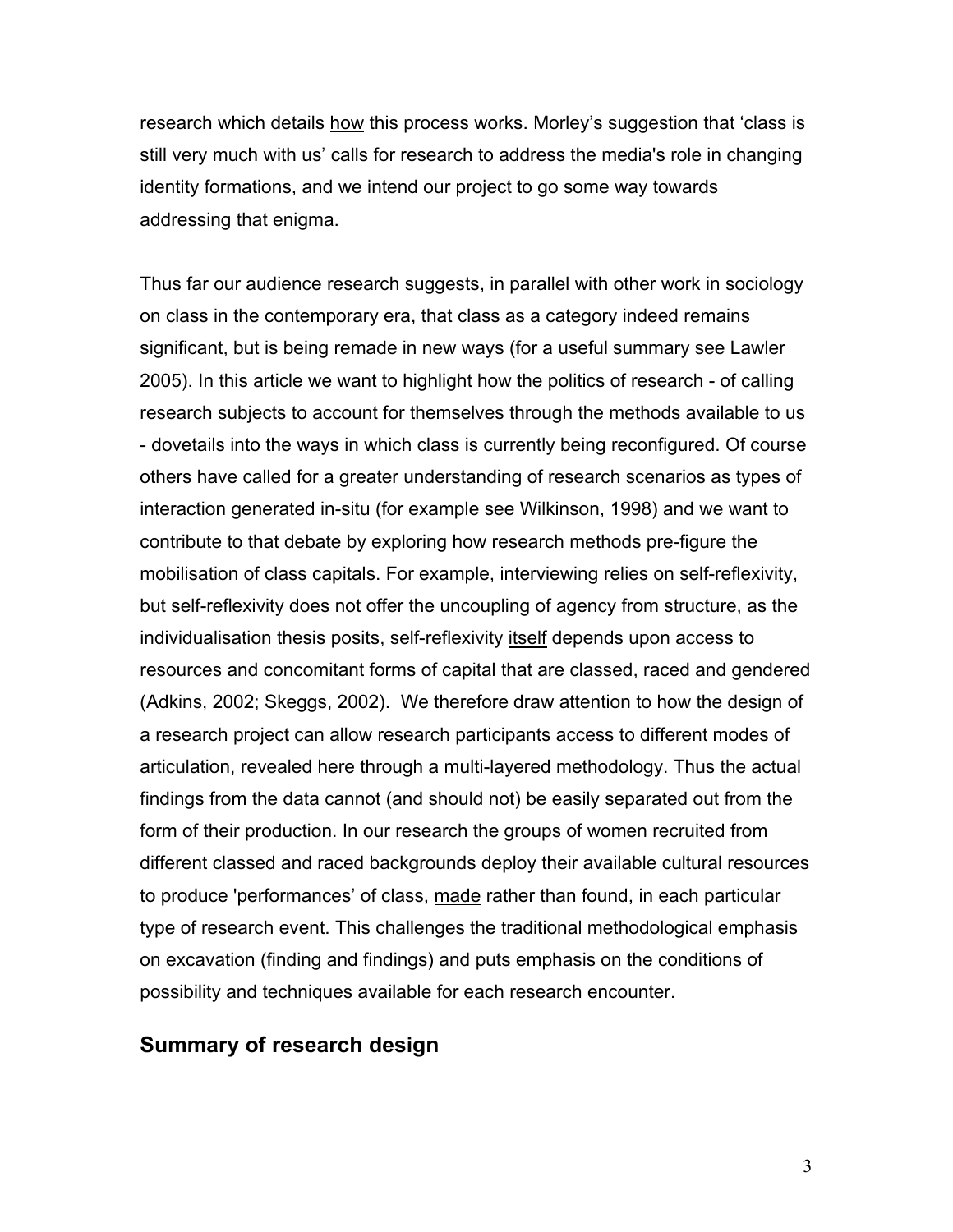Our multi-layered methodology allowed the production of four different types of knowledge relating to forty research participants and their relationship to 'reality' television. Because of the assumptions about the gendered make-up of the textual formats and audiences ('women's television) for transformative styles of 'reality' television, and due to the complicated relationship 'new' modes of self work and reflexivity have within a longer history of gender relations, all of our informants chosen were women as we are primarily concerned with the intersection of class and gender. $\mathbb{I}$  We began with six months of textual and intertextual analysis to map the range of 'reality' television, finally choosing ten series (out of forty two airing on free channels available at the time) to represent the scope of self-transformation programmes. Our textual analysis was followed by sociological interviews to locate the participants in terms of their social, cultural and economic contexts, domestic geographies and lifestyles. We then organised viewing sessions using the 'text-in-action' method developed by Helen Wood (2005; 2007; in press), which involved watching television programmes with the women and recording their responses whilst they viewed. Finally, focus groups were conducted as a way of contrasting individual responses with viewing events and public statements about 'reality' television.

Snowballing was used to contact 40 women living in four different locations of South London,<sup>iii</sup> accessing existing social networks of women from particular geographical areas through key informants in a broad effort to reflect the race and class mix of the social milieu of South London. Our four key informants included a white-British middle-class woman, a white-British working class woman, a British-Pakistani working-class woman, and a Black-British working class woman. The social make-up of the groups is outlined below:

**Addington**: 10 white working-class (5 mothers, 5 not mothers), ages 18-72. Occupations mainly centre on care work and full-time mothering.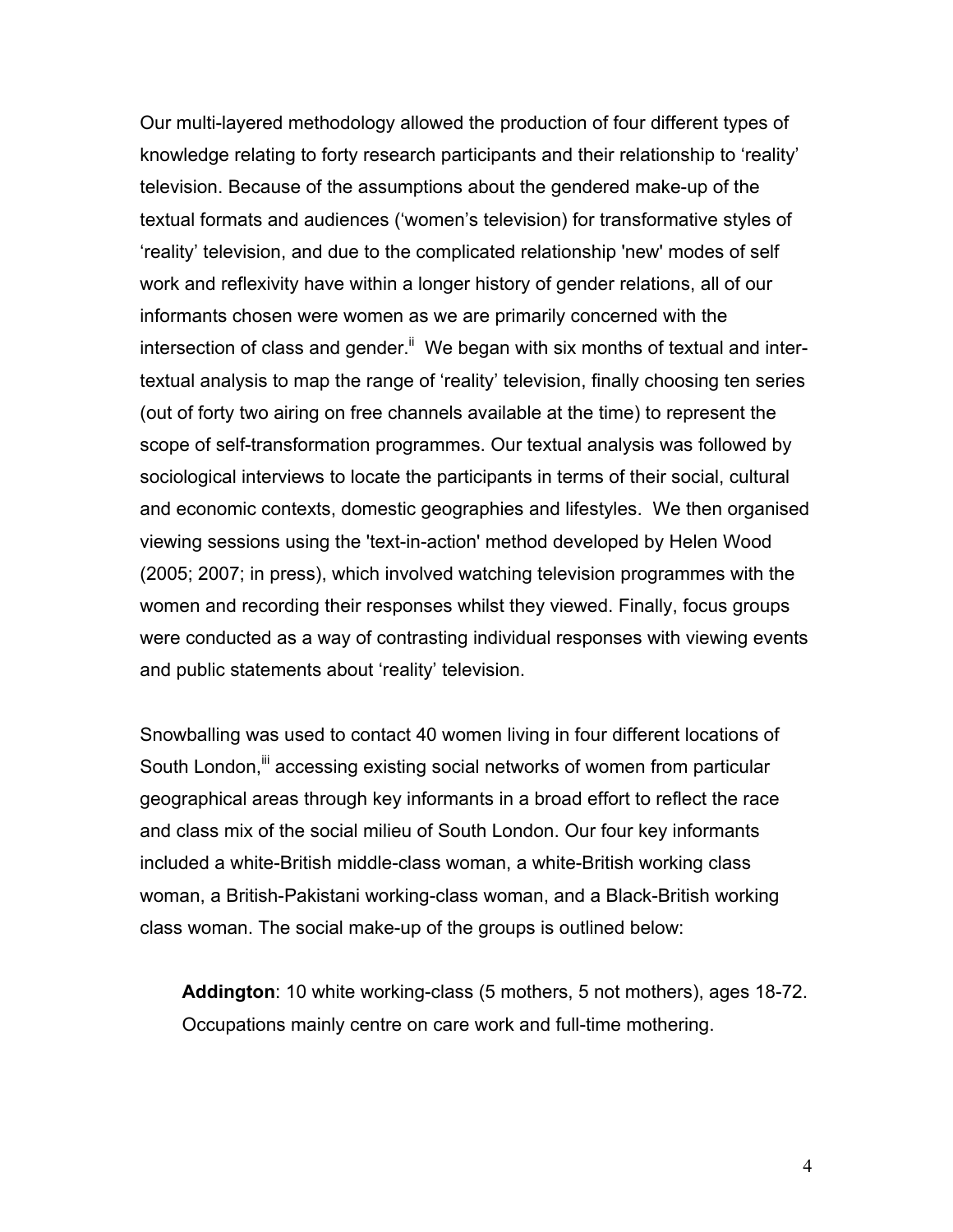**Brockley:** 6 black British working-class, 3 white working-class, 1 Maltese (only one not a mother) ages 26-68. Occupations in public sector and service sector administrative, caring and secretarial work. **Clapham:** Southern and British Asian, Asian, Pakistani, Bangladeshi, settled and recently arrived; trans-national class differences, (7 mothers, 2 not mothers) ages 18-45. Two are highly educated professional women, one student, the rest full-time mothers or part-time helpers with husband's work. **Forest Hill**: 7 white, 3 self-defined as mixed race, all self defined as middleclass (3 mothers, 7 not mothers), ages 30-57. Occupations centre on public sector educational, art and psy-drama work.

#### **Class identifications and access**

*We used a framework developed from Bourdieu's description of four different types of capital - economic, symbolic, social and cultural – attached to our research participants in different volumes and compositions, convertible into*  value depending upon the fields in which they are exchanged (see Skeggs, 1997, *2004). [iv](#page-26-3) This enables us to see how gender, class and race coagulate over space and time and generate a person's overall value. For instance, the performance of respectability figures class, gender and race in different ways across space and time (e.g. the nation), conferring different types of value – a moral economy of personhood.* 

We also asked individuals whether and how they would identify themselves in class and race terms. The group we suspected to be 'middle class' (from our key informant) almost all defined themselves as such, or in some cases referred to themselves as part of a 'creative class'. They articulated their position with confidence and without the embarrassment that Sayer (2005) suggests is part of a middle-class disposition, but rather saw the category as an empirical description of their material conditions. The Asian group responded by reflecting their transnational experiences and we translated class through their movement from one national classification system to another, and often back again, knowing that some forms of capital travel and convert whilst others do not (e.g. education,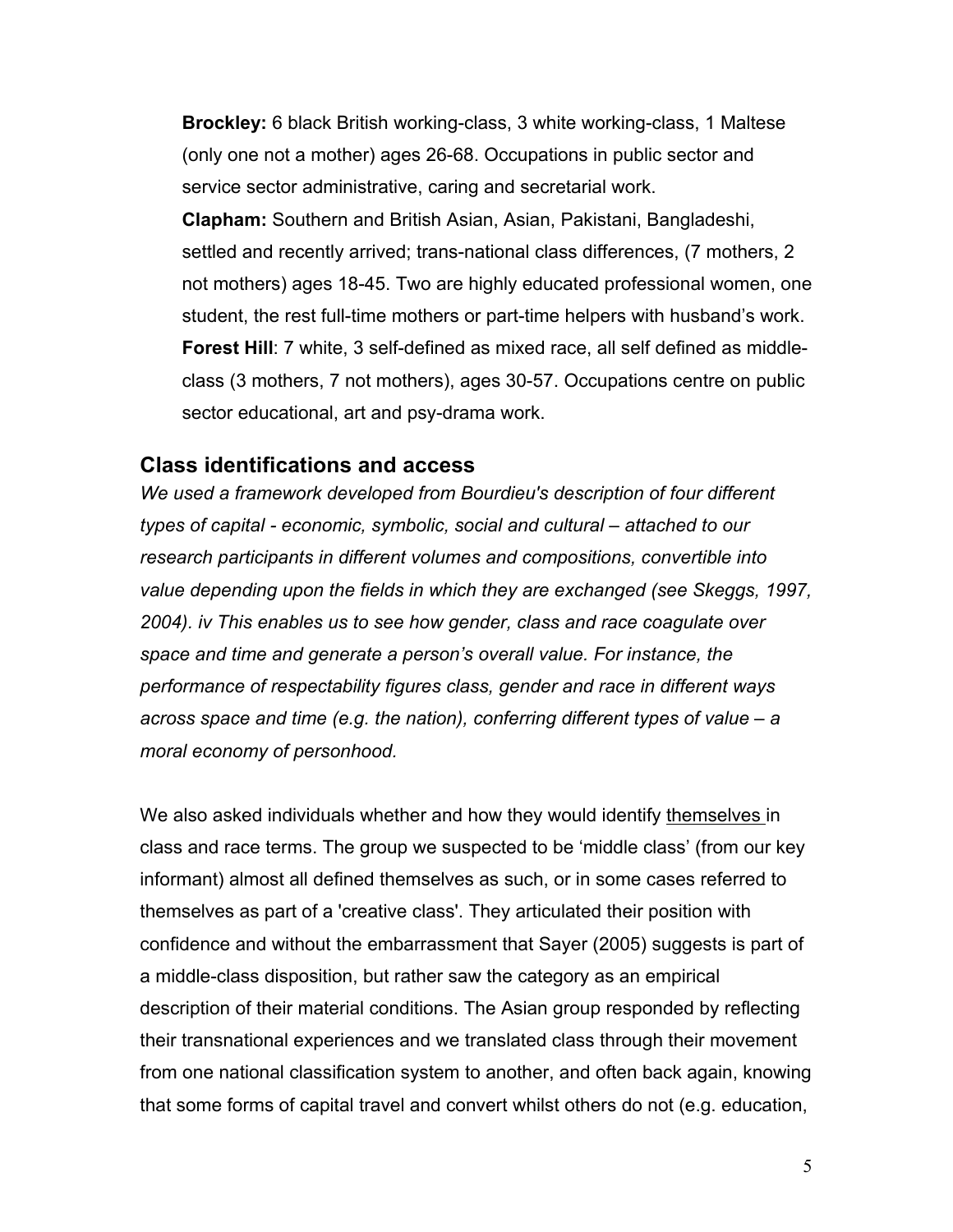occupational knowledge, style, religion).  $^{\vee}$  Specific configurations of economic, cultural, symbolic and social capital located this group in different local exchange-value circuits in South Asia and the UK. Many members of the black and white British-born working-class groups struggled to easily locate a class position and either refused, avoided, dis-identified or read the categories as some form of moral judgement. When asked about race they also avoided or challenged any potential judgement by stating 'the human race'. Gender as a category was not morally loaded in the same way. However, in response to the discomfort and difficulties around issues of class and race we developed questions such as: 'do you think you get a fair deal in life?' These led to responses that were very often explicitly about nation and race and the inequalities of the British class system.<sup>vi</sup>

Our own social positions helped to make class visible and experienced in the research encounter. Participants interpreted us differently as: an equal who happened to be an academic, a junior researcher, a student, a representative of the state or social worker, someone they could help or who could help them, or someone whose identity was simply baffling. As we will discuss later this can have a profound influence over the discursive terms of engagement in research settings. We three researchers carried out the research each with our own different volumes and compositions of capital, able to draw upon different resources to establish rapport with our participants, thereby impacting upon the production of data.

*Class also played a significant role in accessing and maintaining contact with our participants over the different stages of the research. Those who planned with diaries, mostly our middle-class participants were able to organise our demands into a projected future, but at other times we were quite literally left on doorsteps despite our best efforts. We also met with some reluctance from the workingclass groups that can be explained by suspicion of the increased monitoring and surveillance of the working class by government bodies as well as academics.[vii](#page-26-6)*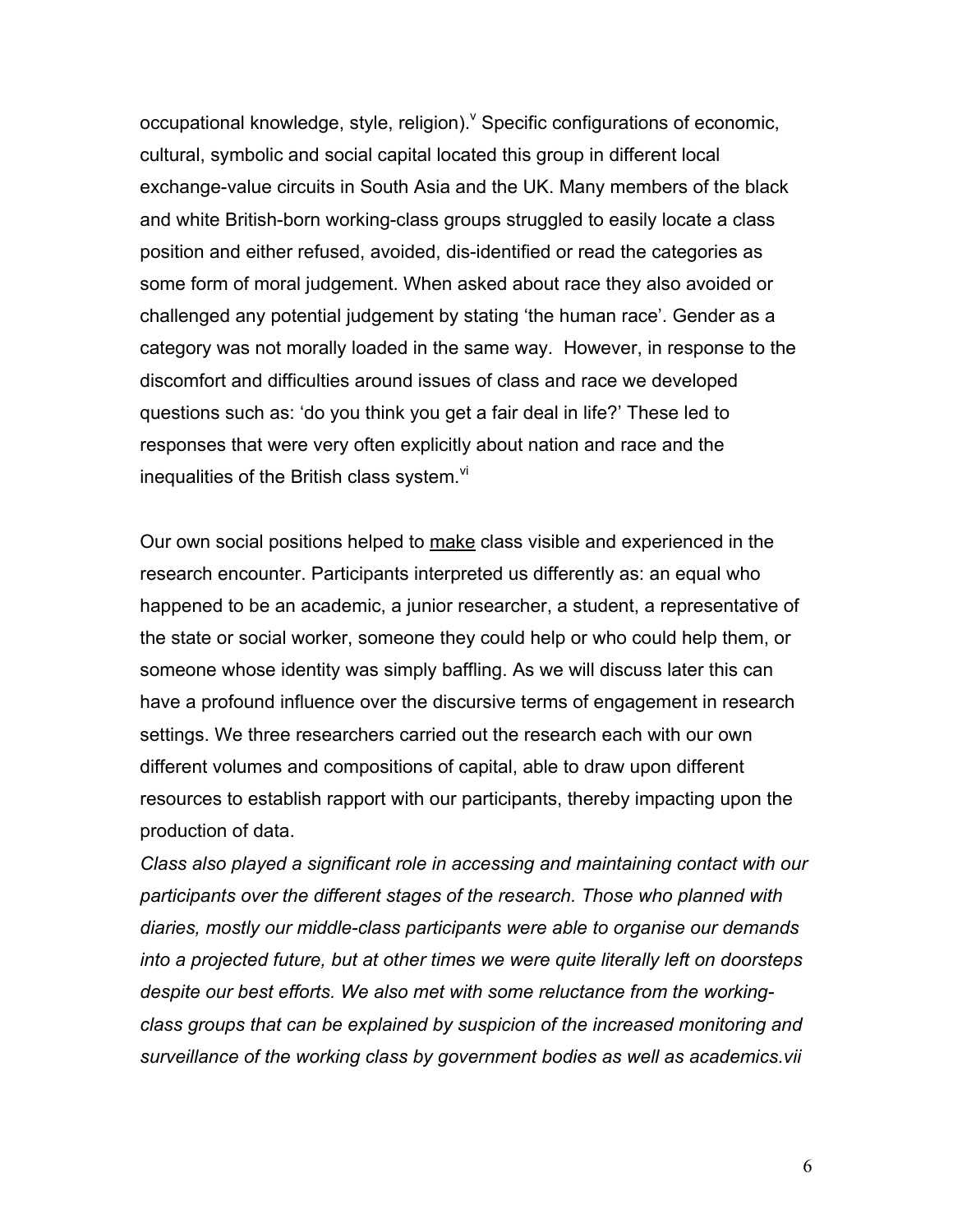*The deployment of different methods enabled us to see how class was being performed differently through the three stages of our empirical research: interviews, text-in-actions and focus groups.* 

## **Interviews: self-reflexivity as capital**

Our in-depth interviews situated television viewing in daily life, producing a broader social context for the reception of 'reality' television. Perhaps not surprisingly middle-class women were most comfortable in the interview situation. They spoke as equals to the interviewer, at ease with their shared status as professionals, and often encouraging a dialogic encounter. They displayed self-reflexivity in response to questions about their everyday life and provided scholarly and critically-distanced views on 'reality' television, involving lengthy elaborations. Our middle-class participants also often assumed that the researchers would share with them the cultural attitude of derision towards 'reality' television, and indeed television per se, as a bad object (Seiter 1990). That is not to say that these women did not watch and express pleasure in 'reality' television, but when asked to discuss particular programmes they did so by displaying their skill in holding the form at a distance, as the following exchange with Ann (who in the initial phone contact claimed not to watch 'reality' television) illustrates:

**Ann:** Oh yes, oh my goodness, yes I love Supernanny, I even bought the book.

**Bev**: Really, I'll write this one down, book [laughs]. **Ann**: Oh goodness, I am watching 'reality' TV. Bev: So you would purposefully watch Supernanny? **Ann:** Well I watched a bit of it and I did, I even did watch it purposefully, but I think its novelty would have worn off. I think I must have watched about three of them and the reason I watched them is that I have difficulty with my five year old and… she's a willful child and … in the evening totally strung out over what, she's very … really-**Bev:** Right so Supernanny would be a?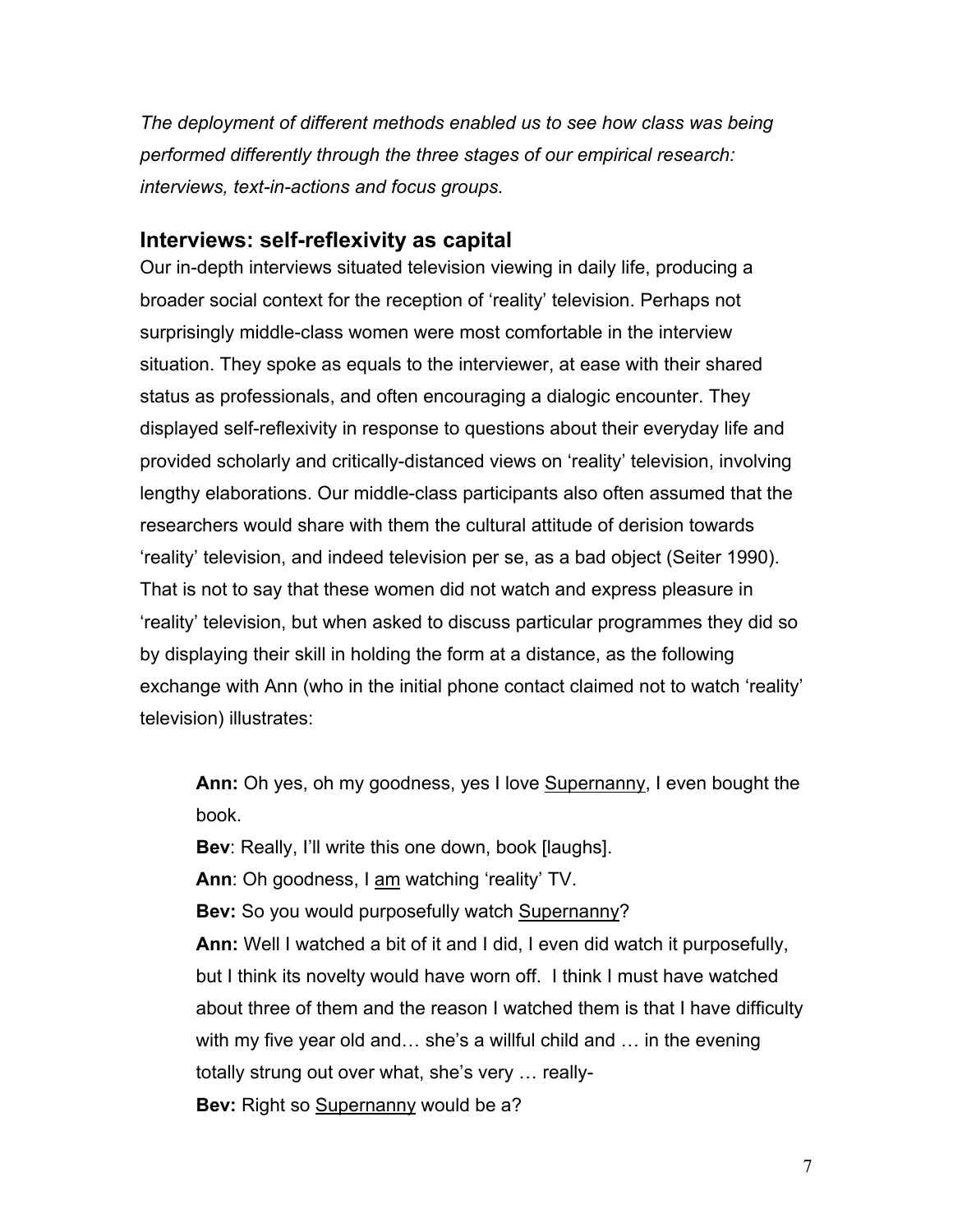**Ann:** But also I quite liked, I like the advice, I didn't, I mean I didn't like the 'reality' aspect of it, I thought these poor families, they were so exposed, these couples with difficulties in their relationships, everything was just wide open for the whole world to see and I thought that was terrible. But in terms of, I did use tips yes and I bought the book and I read it in about two hours and it was very accessible 'cos a lot of things, parenting books are American, and Supernanny books … by her writer under her name, is actually very, I thought it was very accessible… and it was very English and that was good.

Ann expresses surprise when she realizes that a programme she watches counts as 'reality' television and proceeds to assess and evaluate her interest in the programme in question. Through her ability to perform self-reflexively Ann demonstrates that she is able to provide a contextualized and 'useful' educational reason for watching, whilst still being able to recognize the apparent flaws of the programme type – the ''reality' aspect' - and demonstrate a considered opinion on exploitation. She even notes the irony in her own position of being engaged in something that she has previously stressed has absolutely no value. She is able to turn her engagement into a cultural skill - reading the book - very quickly, stressing that because it is English it offers 'tips' of educational value and therefore contains some worth. Her surprise at her own viewing choice and its conversion into a cultural asset that is both told and performed (as reason and irony) enables Ann to use reflexivity as a form of cultural capital to maintain her critical distance and moral value position in relation to 'reality' television. Ann therefore offers a post-hoc justification for her viewing that is a reflexive research 'performance'. Her viewing is in fact very unreflexive – she is surprised by the fact she has watched the programme. But it would be impossible for her to have an un-reflexive viewing position, for then she would have to admit that she watches that which she derides and condemns, and which in the hierarchy of television taste cultures appears very close to the bottom.

8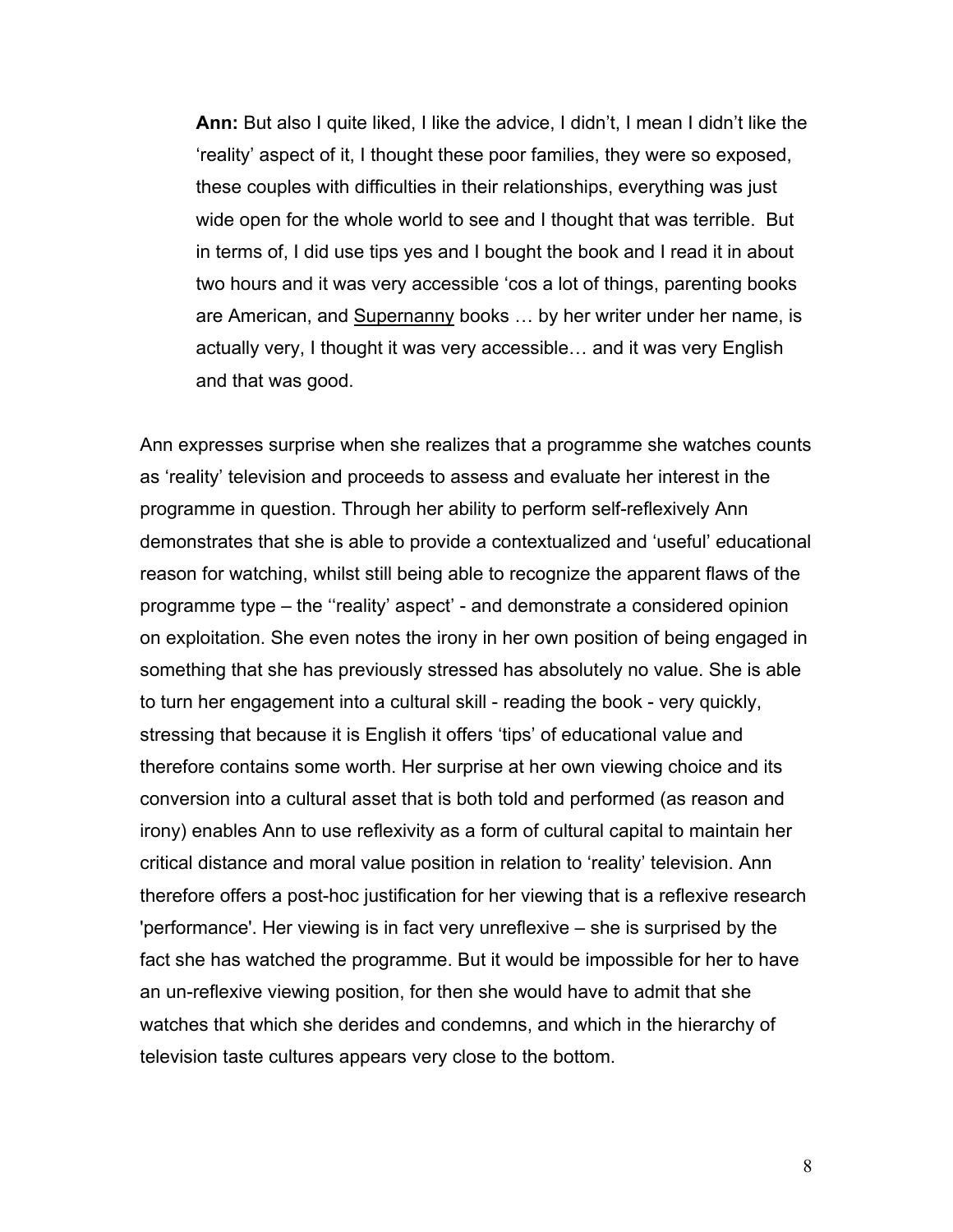Responses like Ann's were reproduced with surprising regularity across all three methods with our Forest Hill group, who offered a highly articulate display of reflexive telling that had little bearing on the practice of viewing itself, even though some did admit to just slumping in front of the television (but only occasionally, only when they had worked really hard, only because they wanted to know what was going on in popular culture, etc.). No other group felt they had to display such a critical stance or self-justification for their television viewing. Ann Gray (1992) in her research on the use of the video in the 1990s also found that middle-class women had to authorize their viewing through some higher cultural source like a film critic. Just as our working-class participants did not want to be attached to the category of class, our middle class respondents did not want to be attached to that which is a cultural display of working-class (low) taste. They needed to show not only cultural detachment, but also cultural superiority to the bad object.

The interview was a much more difficult and uncomfortable event for women who are not middle class (across different race categorizations). Some of the workingclass women offered shorter, more stilted, responses to our questions about television without much elaboration of the kind that was gleaned from the middleclass women. For example when asked why they liked Wife Swap some replied simply 'because its funny'; a response which apparently needs no further explanation and certainly no justification. Their approach to 'reality' television as entertainment did not require the mobilization of discourses of cultural value as a form of capital. Instead their 'performance' was much less reflexive in relation to the display of their understanding of hierarchies of taste, and revolved around questions of immediate pleasure. This could potentially support a finding that 'reality' television is less significant to the working-class women, since quantitatively they had less to say even though they acknowledge watching more often than the middle-class women. However, we think that this more accurately reflects which forms of capital can be discursively activated in the research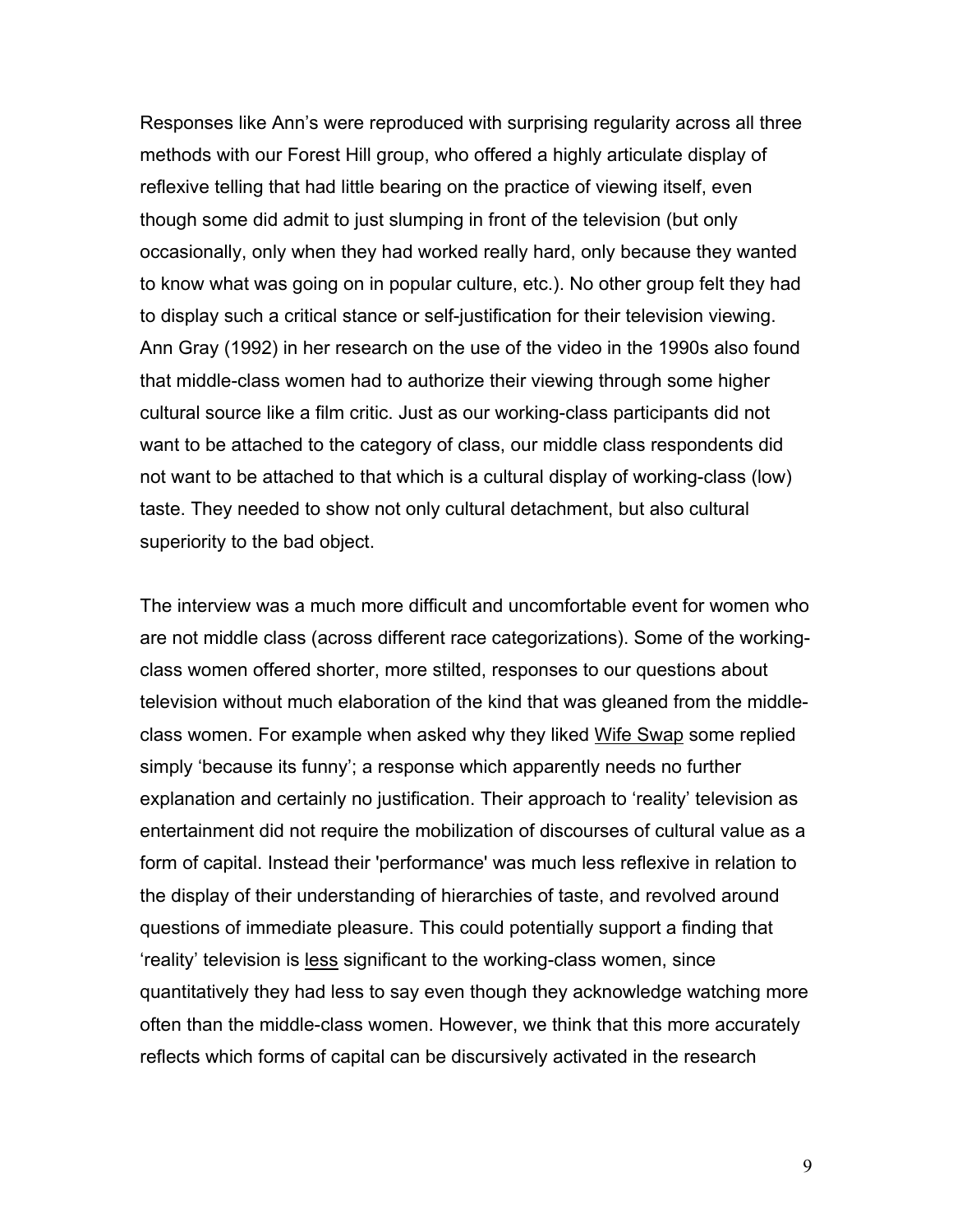encounter, a point which is exacerbated further in some of the interviews with the women from the Clapham group who were new migrants to Britain.

In the Clapham group, nation, race, class and gender (via motherhood) intersect and an extreme example was the interview with Saj. Saj is a Pakistani woman who did not have enough English for the interview (we only discovered this on arrival at her home). But Saj is a fan of Supernanny and was keen to take part in the project and so the interview continued. The interview was uncomfortable for both parties because it became clear that Saj viewed the interviewer as a representative of the state, offering her bank statements as if to prove her legitimacy. She also desperately wanted to answer the questions 'correctly' in order to say the 'right' things about her daily life in Britain, and was determined to display a positive attitude to 'reality' television. It was as if Saj thought the interview was a citizenship test and we wanted to hear that she thought Britain and British television was 'good'. There is a powerful context around migration and the politics of culture at work here that produces the type of discourse available within the interview encounter. It seems that Saj is attempting to draw upon her knowledge of British popular culture in order to articulate a position of rightful 'belonging' to a more powerful authority.

These different orders of discourse made in our interviews mean that after the second stage of our research we worried about the comparability of the types of data generated from each of our groups. It is clear that each research encounter offers a particular mode of articulation that relates as much to available resources and powerful contexts as they do to the actual 'findings' on 'reality' television. Form and content are therefore intricately entwined. The middle-class women are able to operationalize their capital by self-authorizing through knowledge and relationship to cultural value and taste, whilst the working-class women often gave answers which were immediate, self-evident and seemed not to require contextualization. Even more strikingly the powerful context of the transnational migrant created a situation that completely determined the way in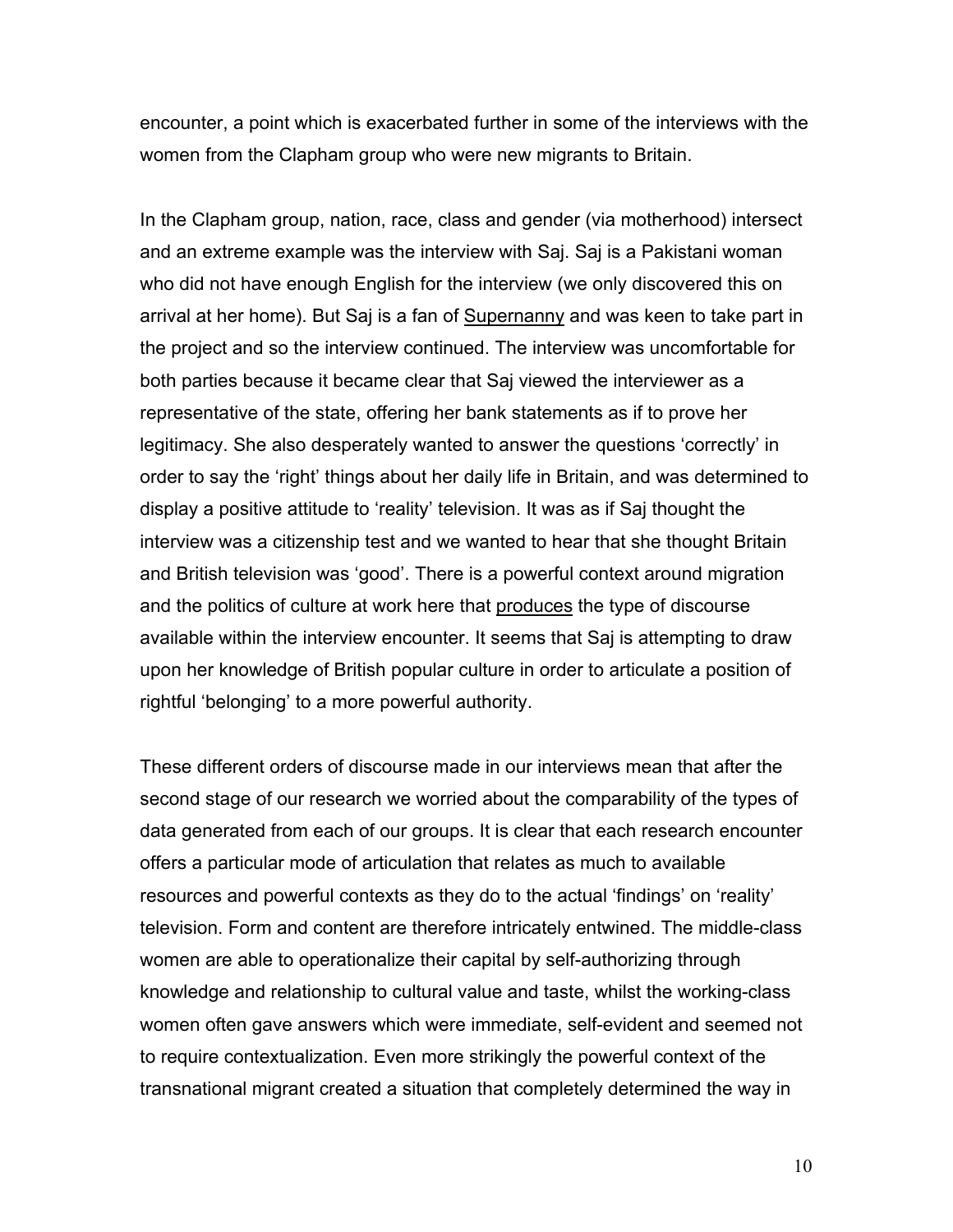which the interview was able to unfold. How could these very divergent types of responses, that were as different in form as much as content, offer us equivalent insights into the women's relationships with 'reality' television? Using alternative methods, giving us access to different types of knowledge, allowed us to explore this further.

#### **Text-in-Action and the Affective Textual Encounter**

The second empirical method, text-in-action, was developed by Wood (2005;2007; in press) in research on women's relationships with talk television to capture the dynamic interaction between viewer and television programme as an event taking place in a particular moment in time, rather than as in traditional reception research where data is only gathered after viewing. Digital voice recorders captured the viewing 'event': the dialogue and sound from the television programme along with any dialogue from the viewer. In these sessions research participants watched a full-length 'reality' television episode, which they selected from a list of ten, alone or in groups of two or three. Of course the presence of the researcher and the recording equipment all make the viewing far from 'natural' and by inserting ourselves into the viewing process we do not suggest that this method gives a more 'direct' or 'true' picture of the viewing process; it is still a constructed research event, like the interview.

The text-in-action method produced both comfort and discomfort for our research participants, depending upon their cultural resources. Some working-class women were suspicious of us: 'what, you want to watch us watching television and you're being paid for it!' (Michelle, Addington), whereas our middle-class participants were keen to know the 'rules of engagement', sometimes even questioning the methodological design. However, in other cases the unfamiliar research encounter was made less daunting since the television programme provided a focus, relegating the researcher to the background. This opportunity allowed some women, who had difficulties in directly articulating their responses to 'reality' television in the interview stage a space to 'perform' their viewing relationship in a less self-conscious way.

11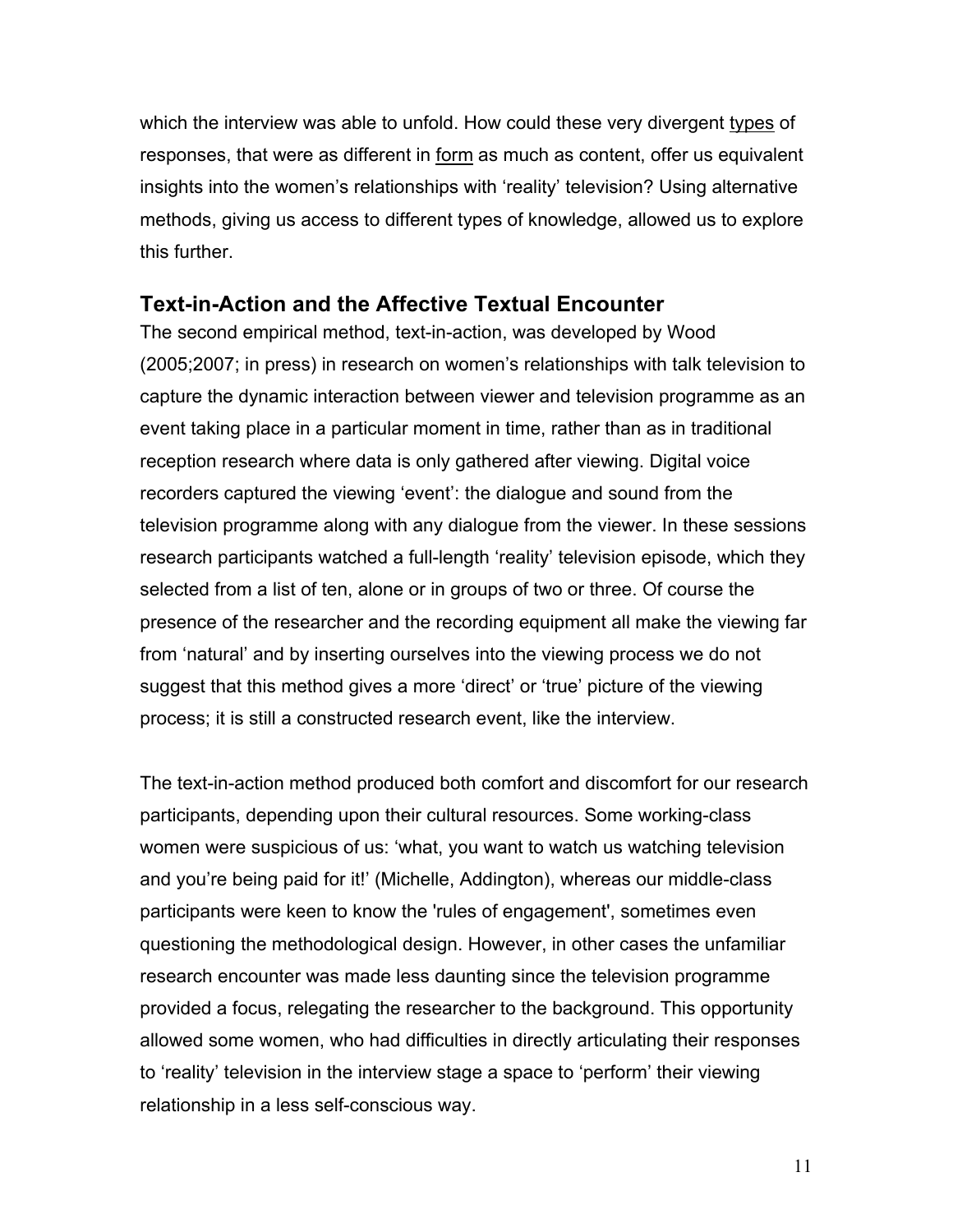Our text in action material is transcribed in three columns so that the soundtrack of the television programme appears alongside a description of what is taking place on screen, and alongside any utterances made by the viewer (see Extract 1). What is significant here is how our viewing sessions enabled white and black working-class British women from Addington and Brockley to display a type of authority to which they did not have access in the interview situation. This is an authority not related to reflexive articulation, but from an entirely different relationship to television. The working-class participants responded to the 'reality' television participants as if 'real', not as representations or knowledge providers, investing in positions in relation to the television participants' lives. For example, whilst viewing an episode of Wife Swap, which pitted two women against each other (Tracy who has one child -Lottie, is aspirational and works full-time outside the home for at least 12 hours a day for 'nice things', and Kate who has six children and works full-time in the home), participants from Addington and Brockley take the moral high ground in relation to parenting, demonstrating empathy and judgement through personal experience, immanently positioning themselves within the unfolding drama. They dramatically enact their own life choice - making maternal and domestic sacrifices for the family - as the right choice, displaying and authorising their emotional labour: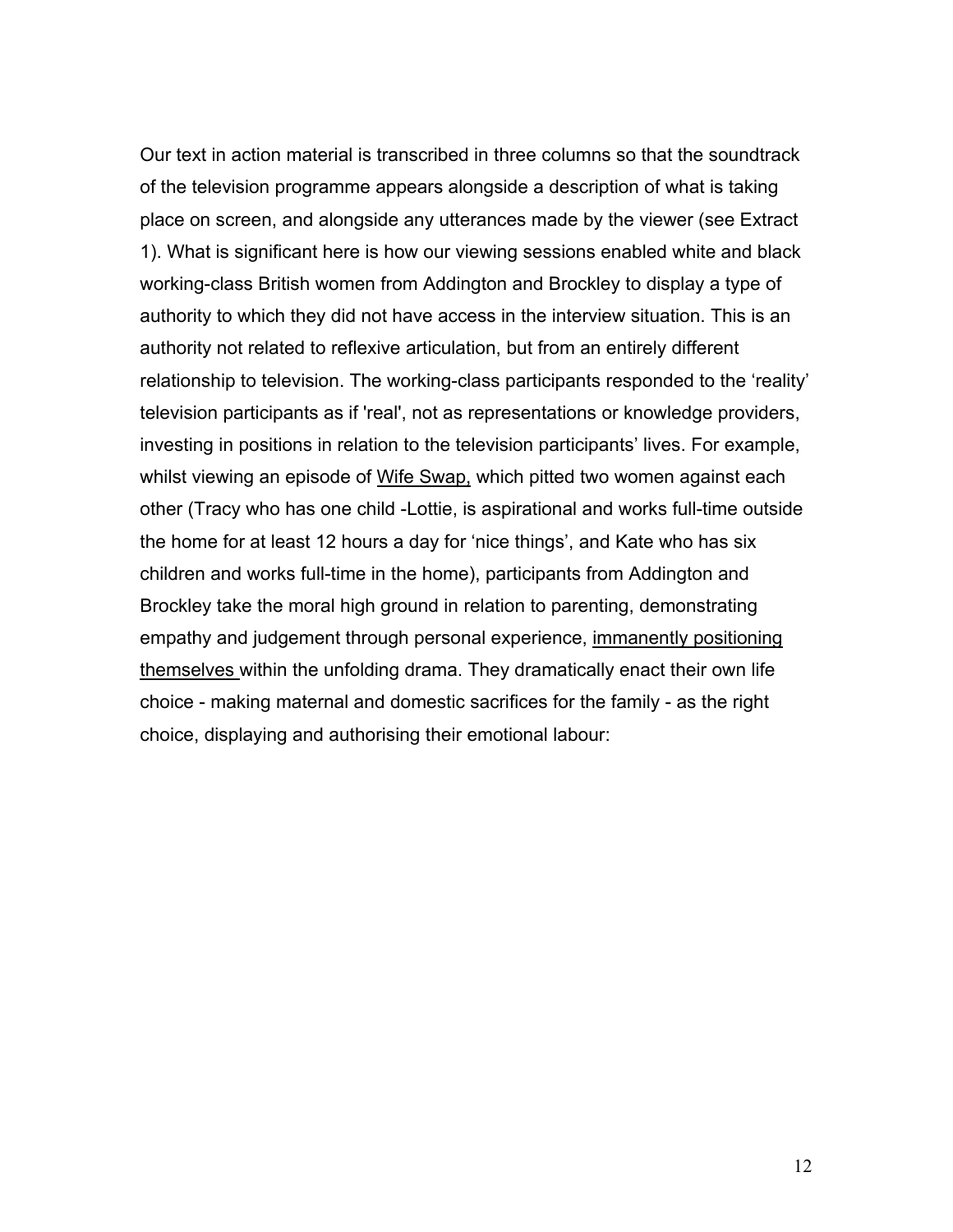# **Text-in-Action: Extract 1:**

| <b>Audio</b><br><b>Marker</b><br><b>Visual</b><br>image                                                                                                | Programme audio extract<br>Wife Swap <sup>vill</sup>                                                                                                                                                                                                                                                                                                                                                               | <b>Viewer's responses (Brockley)</b>                                                                                                   |
|--------------------------------------------------------------------------------------------------------------------------------------------------------|--------------------------------------------------------------------------------------------------------------------------------------------------------------------------------------------------------------------------------------------------------------------------------------------------------------------------------------------------------------------------------------------------------------------|----------------------------------------------------------------------------------------------------------------------------------------|
| 18.50<br>Kate driving<br>home from<br>work                                                                                                             | <b>Kate:</b> I can't believe it's eight<br>o'clock and I left home 13<br>hours ago no wonder l've got<br>a headache its just ridiculous                                                                                                                                                                                                                                                                            |                                                                                                                                        |
| Kate pulling<br>onto drive<br>Kate enters<br>the house<br>Kate to<br>Camera<br>Shot of<br>Lottie<br>sleeping<br>Kate and<br>Mark in the<br>living room | <b>Voice over:</b> By the time Kate<br>gets home its eight thirty.                                                                                                                                                                                                                                                                                                                                                 | <b>Sally: Nightmare, absolute</b><br>nightmare init?                                                                                   |
|                                                                                                                                                        | <b>Kate: 'How's Lottie'</b><br><b>Mark:</b> She's fast asleep<br>Kate: Ah<br><b>Mark:</b> She was shattered<br><b>Kate:</b> I'm quite disappointed<br>that Lottie was in bed and I<br>didn't get to bath her<br>I'm so tired<br>My body feels really alive but<br>my head feels dead. Quite<br>often at home it's the other<br>way round.<br><b>Mark:</b> Do you think Tracy<br>would be feeling like that<br>now? | <b>Sonia:</b> I had to leave home at<br>seven with [name of her child] to<br>get to work and drop them off, I<br>had to leave at seven |
|                                                                                                                                                        |                                                                                                                                                                                                                                                                                                                                                                                                                    | <b>Sally:</b> Oh no she's crying, she had<br>a mare of a day.                                                                          |
|                                                                                                                                                        |                                                                                                                                                                                                                                                                                                                                                                                                                    | All: Yeah.<br><b>Sonia:</b> She's not had her all day<br>has she? I suppose with all them<br>children $((?)$                           |
|                                                                                                                                                        |                                                                                                                                                                                                                                                                                                                                                                                                                    | Sal: But that's not fair on that child!<br>(tone of outrage)                                                                           |
|                                                                                                                                                        |                                                                                                                                                                                                                                                                                                                                                                                                                    | <b>Sonia: Exactly and that's what</b><br>she's feelin'                                                                                 |
|                                                                                                                                                        |                                                                                                                                                                                                                                                                                                                                                                                                                    | <b>Sal:</b> $((?)$<br>Sonia: mmm I'm taking the<br>mother's role [performs] and when<br>I woke you up and dragged you                  |
|                                                                                                                                                        |                                                                                                                                                                                                                                                                                                                                                                                                                    | out of bed at six o'clock in the<br>morning<br>[and dropped you off at seven                                                           |
|                                                                                                                                                        |                                                                                                                                                                                                                                                                                                                                                                                                                    | o'clock<br><b>Sal:</b> [to have you out by seven                                                                                       |
|                                                                                                                                                        |                                                                                                                                                                                                                                                                                                                                                                                                                    | <b>Sonia:</b> and now it's eight thirty at                                                                                             |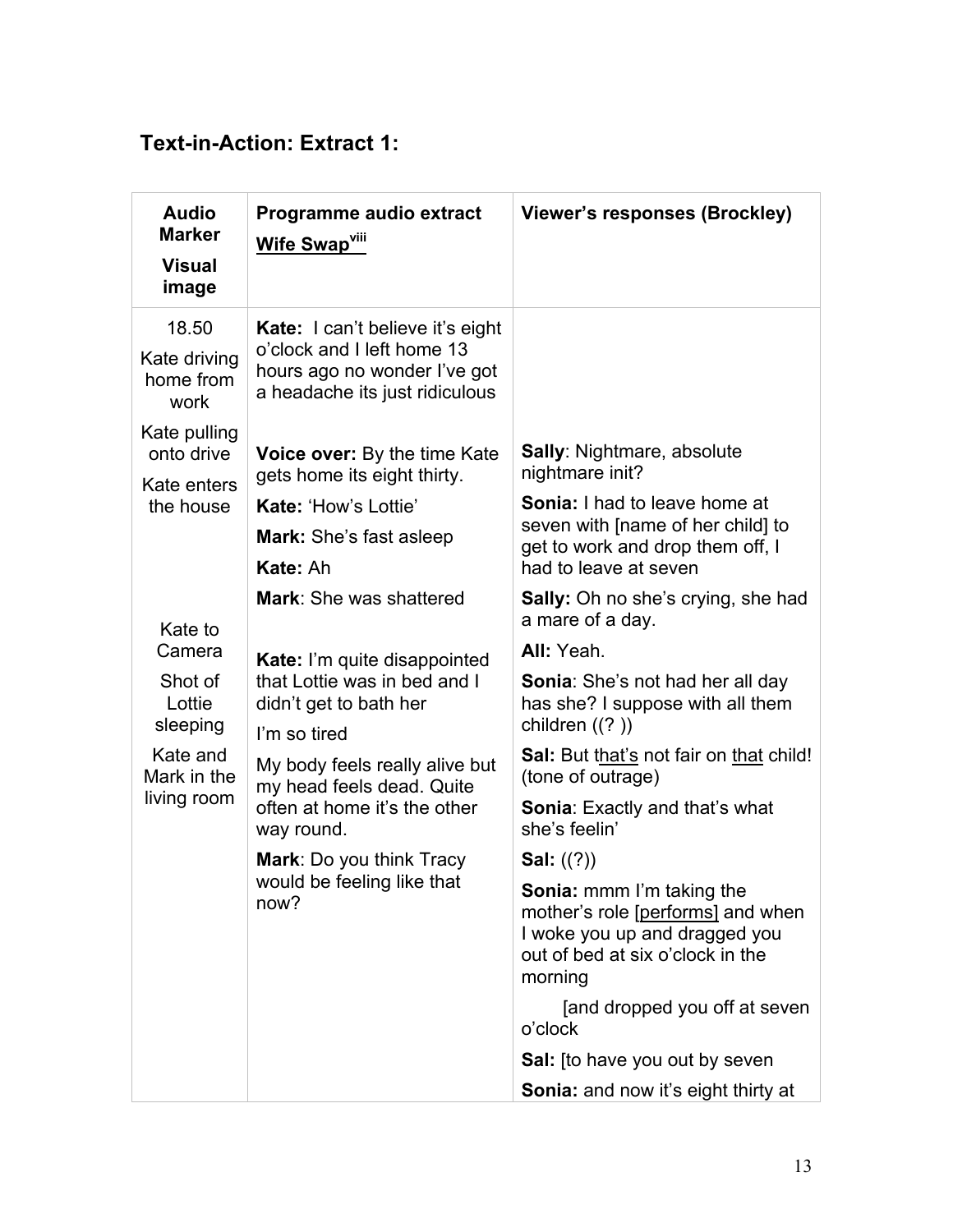| night and you ain't seen me all<br>day. (2) The kid's in bed. |
|---------------------------------------------------------------|
| <b>Sal:</b> How you gonna make up for<br>that?                |
| <b>Sonia: You can't</b>                                       |
| [tone of righteousness]                                       |
|                                                               |

It has been regularly argued by uses and gratifications researchers, that media texts are used as reassurance for people's own lives and choices which is visible in this exchange (e.g. Katz and Blumer 1974). But these exchanges also reveal some of the ways 'reality' television enables moral authority to be taken by working-class mothers. This moral positioning was not spoken in the interview setting but was dramatised in the text-in-action sessions. Good parenting was prised over, and often placed in opposition to aspiration and social mobility, a structural opposition also constructed through the programme's format. How these responses are enabled through the method cannot be disentangled from an understanding of the operation of gendered and classed discourses and practices in relation to 'reality' television.

The moral position taken by our participants is in conflict with current British government initiatives to encourage mothers to return to the labour market as fast as possible (see McRobbie 2006). On the one hand our participants' reaction against the upwardly mobile woman helps legitimate their own positioning outside the labour market. But on the other, in refusing taking up the position of aspiration and mobility, in favour of giving time to children through more traditional modes of femininity, these working-class women are actually resisting some of the contemporary pressures on womanhood. Valerie Walkerdine points out how when women enter the labour market without qualifications it is mostly to 'poorly paid, often part-time work, [with] little job security and periods of unemployment' (2003:241). Therefore it appears that our research participants offer a realistic appraisal – through television -of the pain and pleasure of their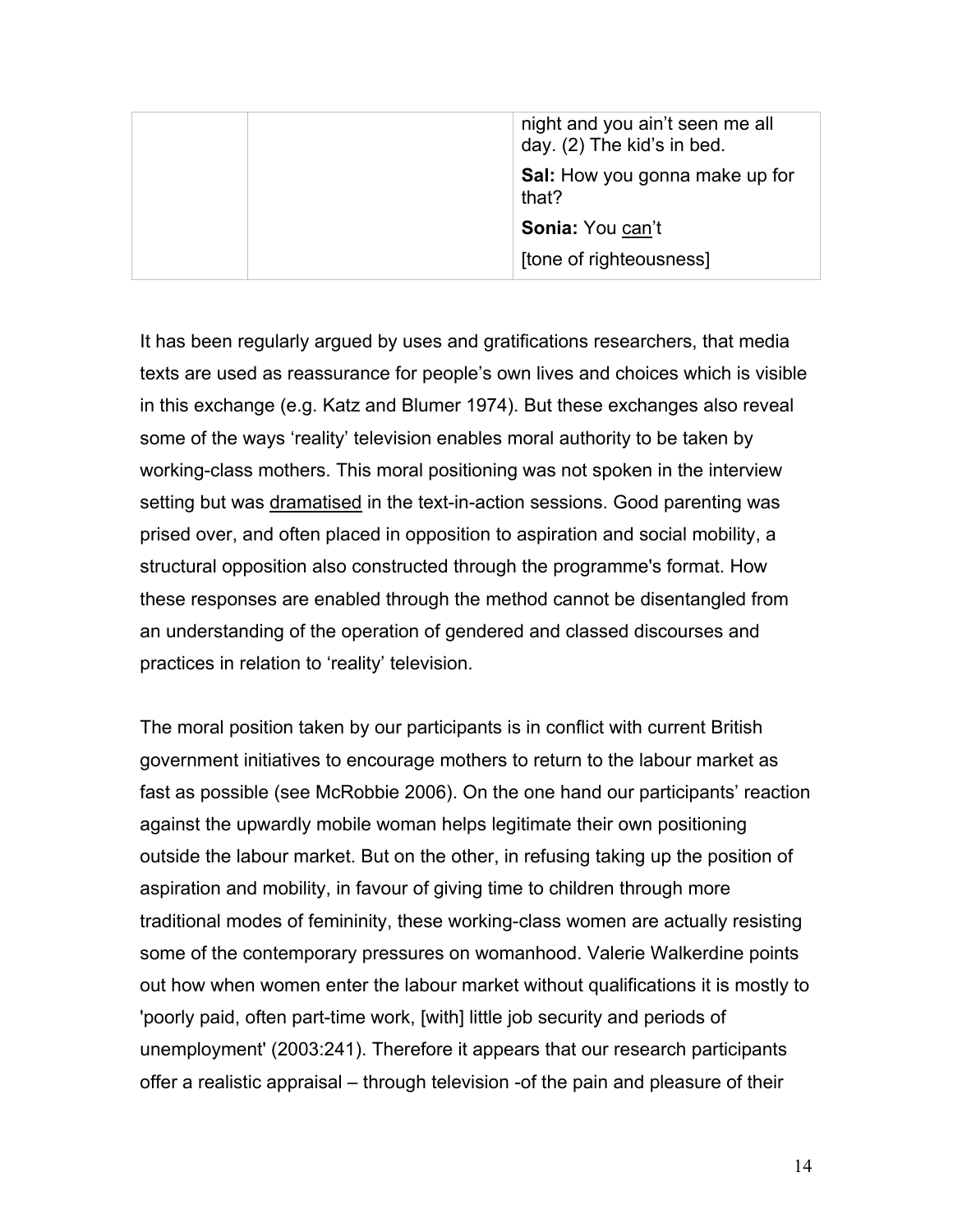future possibilities: staying at home with friends and children may be preferable to a dead-end job and life lived at the site of the 'working-poor'.

The text-in-action method was not used by our middle-class participants to generate a moral authority missing in the interview encounter and overall, they were less closely involved with some of the details occurring in the lives of 'reality' television participants, showing less empathy with the protagonists, and less likely to immanently locate themselves within the drama. They were more likely to express concern over representation or the format of the programme, its manipulation of the 'real', and its potential for exploitation of participants. This does not mean that the middle-class women are not drawn into a relationship with those on television, but rather it shows that as in the interview, they display their ability to be reflexive, often abstracting from the particular scenario on television to wider social debates. For example, while viewing the same episode of Wife Swap discussed above, Ruby2, from our Forest Hill group alludes to a wider debate about family life and work-life balance: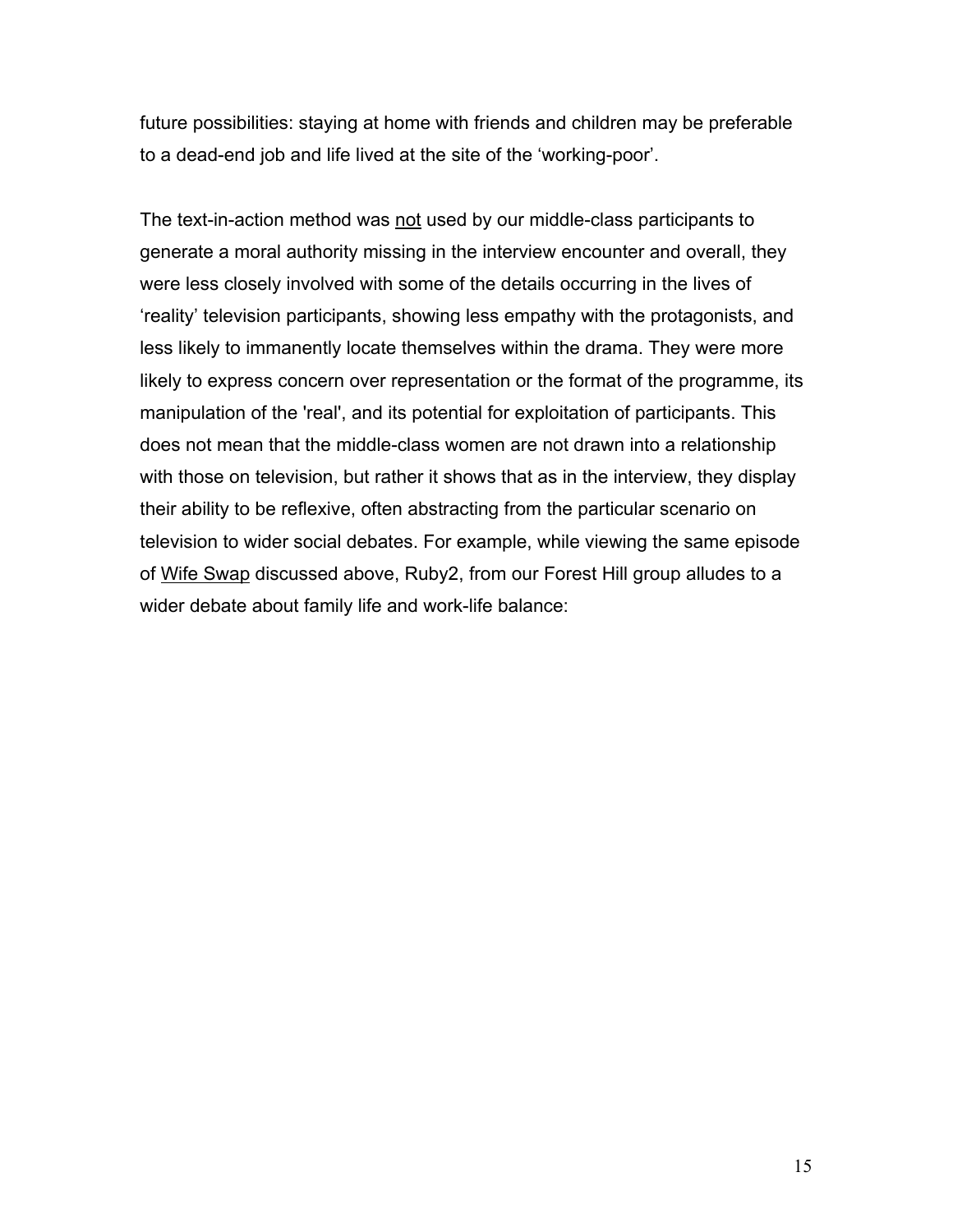# **Text-in-Action: Extract 2**

| <b>Audio</b><br>marker                                                                                                  | Programme audio<br>extract: Wife Swap                                                                                                                                                                                                                                                                      | <b>Viewers' responses (Forest Hill)</b>                                                                                                                                                                                                                                                                                                                                                                                                                                                                                                                                                                                                                                                                                                                                                                                                                                                   |
|-------------------------------------------------------------------------------------------------------------------------|------------------------------------------------------------------------------------------------------------------------------------------------------------------------------------------------------------------------------------------------------------------------------------------------------------|-------------------------------------------------------------------------------------------------------------------------------------------------------------------------------------------------------------------------------------------------------------------------------------------------------------------------------------------------------------------------------------------------------------------------------------------------------------------------------------------------------------------------------------------------------------------------------------------------------------------------------------------------------------------------------------------------------------------------------------------------------------------------------------------------------------------------------------------------------------------------------------------|
| 34:20<br>Image of<br>Tracy<br>reading a<br>book                                                                         | Voice over: Things are<br>also tense in the Thomas<br>household as Tracy<br>decides its time for a<br>break. Trevor has to put<br>the kids to bed before<br>heading off to work.                                                                                                                           | <b>Ruby2:</b> I think it's interesting that<br>people say, you know they have got a<br>full time job or whatever, they have got<br>a partner that works at ho: me and they<br>feel that they shouldn't have to do<br>anything when they come home. I<br>always think it is interesting that<br>because- yes you do work really hard<br>but you have a family, do you know<br>what I mean? So if you are not willing to<br>invest in the family you might say "oh<br>yeah well I am working all the hours and<br>I am providing for my family" but that<br>also means time as well and I think you<br>have got to weigh that up, do you know<br>what I mean?<br><b>Bev: Mmmm</b><br><b>Ruby2:</b> He works, he is a doorman as<br>well and he has got another job as well<br>and he is training to be a social worker<br>and have time to look after his kids, do<br>you know what I mean? |
| Cut to<br>Trevor<br>taking<br>child out<br>of room:<br>Trevor to<br>camera<br>Shot of<br>Trevor<br>going out<br>of door | <b>Trevor:</b> Listen I want no<br>talking Josie, no talking to<br>Lucy you understand me<br>its bed time.<br>Good night<br>Child: good night<br><b>Trevor: Sometimes like</b><br>this I'm working till about<br>two – four thirty in the<br>morning just so I can get<br>things done<br>Trevor: Right bye |                                                                                                                                                                                                                                                                                                                                                                                                                                                                                                                                                                                                                                                                                                                                                                                                                                                                                           |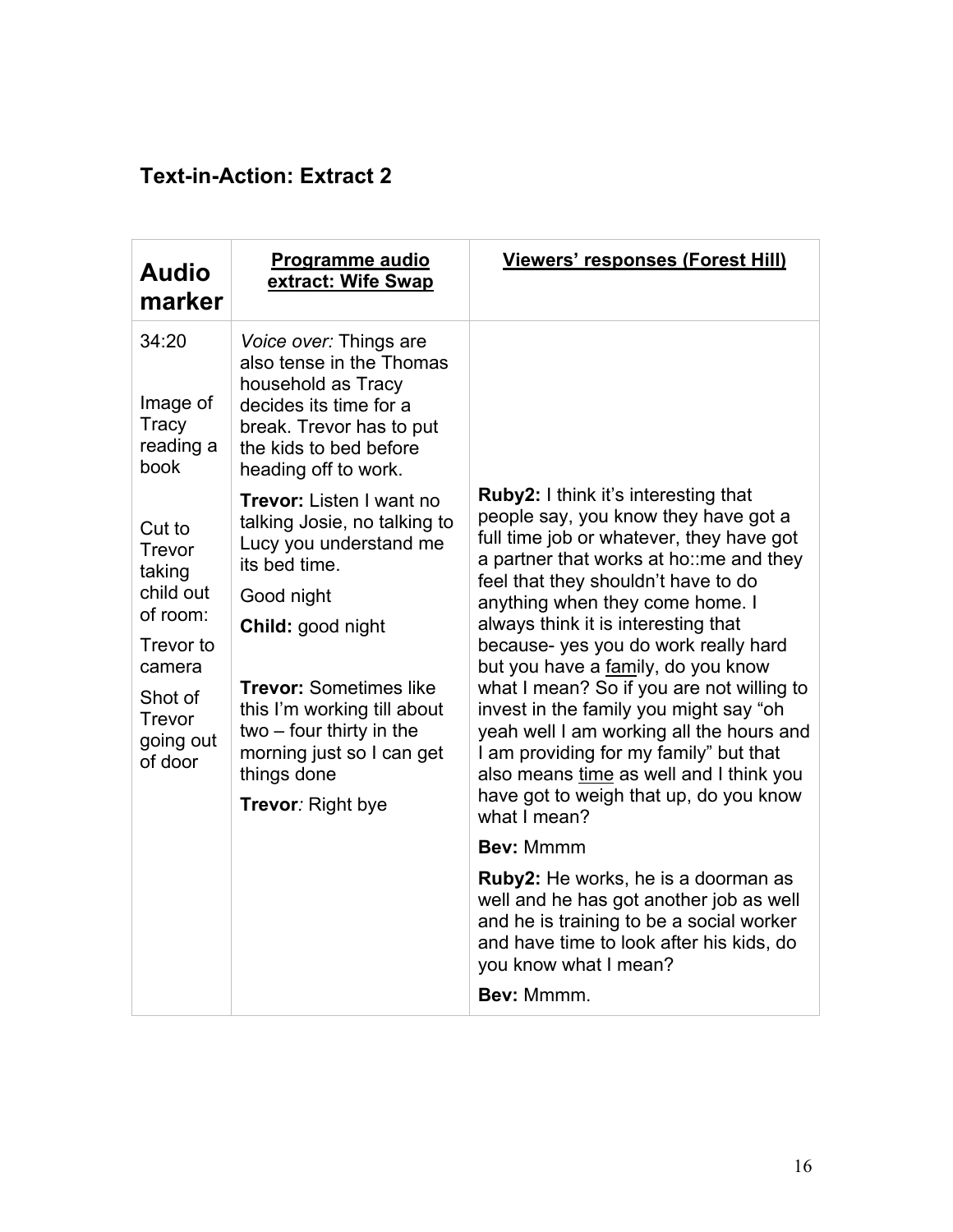Ruby2's 'it's interesting' was typical of our middle-class viewers' discursive framing of their considered responses. These interjections tended to be offered during particular music and programme identity breaks, rather than as direct interventions in the on-screen action. In this way they were able to display their ability to control the images through commentary, which is another resource that stems from their cultural capital. Foucault suggests: 'commentary is a type of discourse that has the aim of dominating the object: by supplying commentary one affirms a superior relation to that object' (cited in Ang (1985)). Ien Ang uses commentary to describe the ironic stance of her viewers watching Dallas, but irony does not fully explain what is happening here. It is important to note how Ruby2's moral position is adopted very differently to the personal and emotive response outlined by the Brockley and Addington viewers. Ruby2's commentary is more typical of contemporary public debate about a 'work/life balance' within which there is a more abstracted sense of shared responsibility with much less instancing of personal experience. In this sense middle-class viewers often deploy a 'neutralising distance' like that found in public discourse which, according to Bourdieu (1987), serves a double function: indexing the middle-ofthe-road approach that middle class ideology values and marking a distinction between those who 'let themselves get carried away' by their emotional impulses (Besnier 1990).

It was precisely getting carried away that offered us another insight into the television viewing relationship. We had spent a few viewing sessions with our white working class group in particular feeling uncomfortable, as were the participants <sup>ix</sup>; they rarely spoke. We wondered if we needed to revise our method. However, by a stroke of luck, when collecting visual examples of closeups held at 'moral moments' (when the expert makes a judgment and the camera holds close on the face to await the participant's response) whilst listening to the viewing tapes, we were able to find the exact point where participants engaged - affectively; they gasp, laugh, tut, sigh, 'ooh' and/or 'aah'. Sometimes their affective noise was translated into judgement through mediating statements such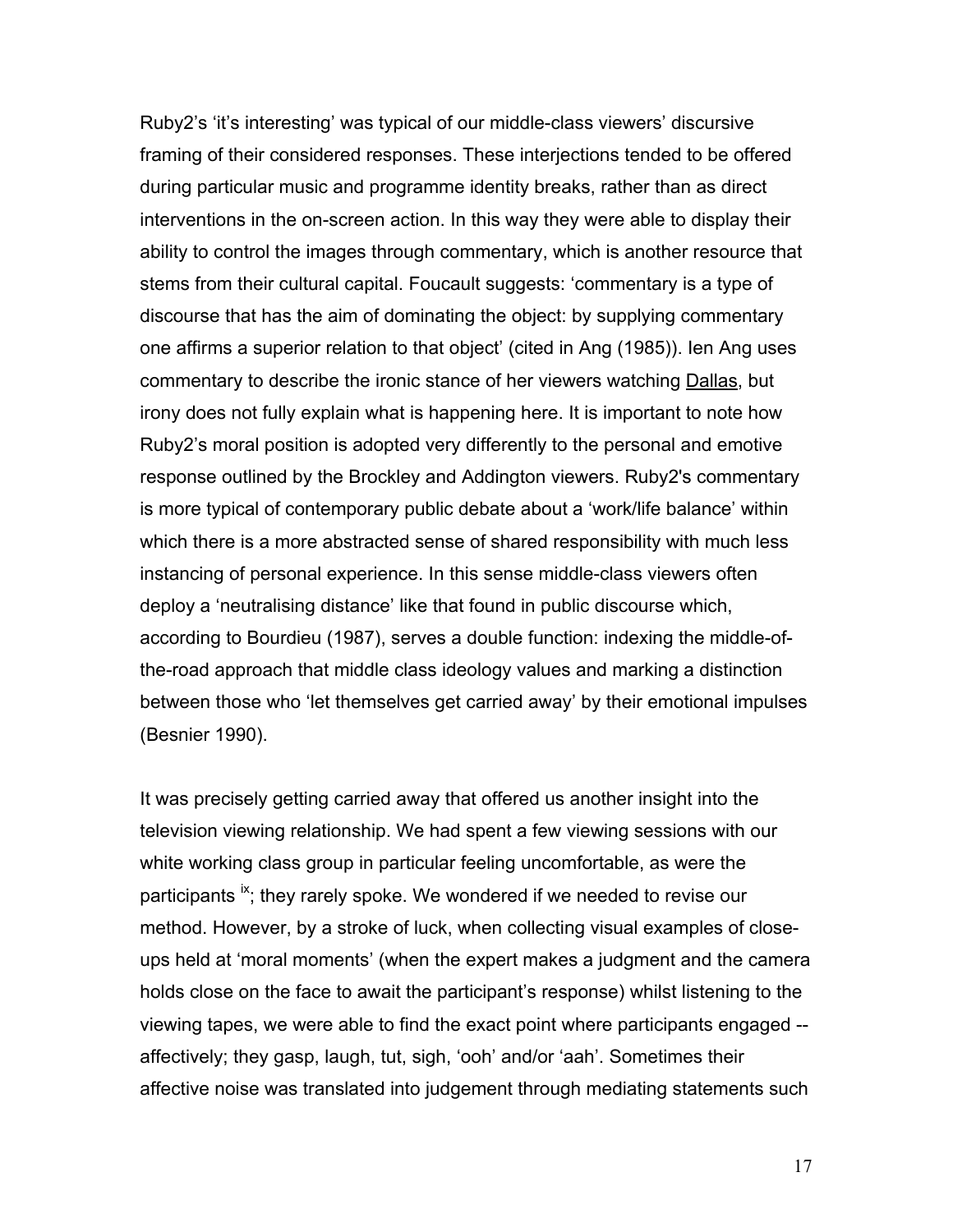as: 'oh my god' which is then converted into moral judgement, 'how can they let their children behave like that' or 'how can they get into that state', 'how can they let themselves go'. We began to refer to these instances as 'affective-textual encounters' (ATE) in which although textually incited (through the close-up) a powerful non-verbal response is made immanently in the television encounter. If we had asked later about their responses, it is likely that an apparatus of reflexive interpretation would have been accessed (or not), possibly teaching us more about the discursive resources that they bring to bear on television interpretation, than an understanding of their immediate engagement. For instance, this type of affective data was not readily available through the interview or the focus group which are reliant on dialogic and linguistic modes of articulation.

We realized that affective textual encounters offer an alternative mode of articulating one's relationship to 'reality' television. For example, in the earlier case of Saj, where the interview encounter exposed her insecurity in relation to British culture and alone it might seem that Saj could only offer a limited appraisal of 'reality' television; however, in the text-in-action stage Saj was able to take up a strong position of moral authority when watching an episode of Supernanny.<sup>[x](#page-26-9)</sup> Here Saj did not have to self-consciously articulate her understanding of the programme; rather, she demonstrated how she experienced the programme through loud affective declarations of 'No!'. Saj is a fan of Supernanny because of the way the nanny, Jo, imposes what Saj refers to as 'guidelines' on parents in crisis. Saj shows sympathy for the mother in the Supernanny episode but also a certain morality informs her response to the programme: her peri-performative <sup>xi</sup> utterances of 'No!' and her tutting noises suggest the uptake of a moral position as an expert mother which is more revealing of her relationship to 'reality' television than was available in the interview stage of the research. Therefore this method produces a different kind of knowledge about encounters with 'reality' television and the ways in which we might engage our research participants in the research process.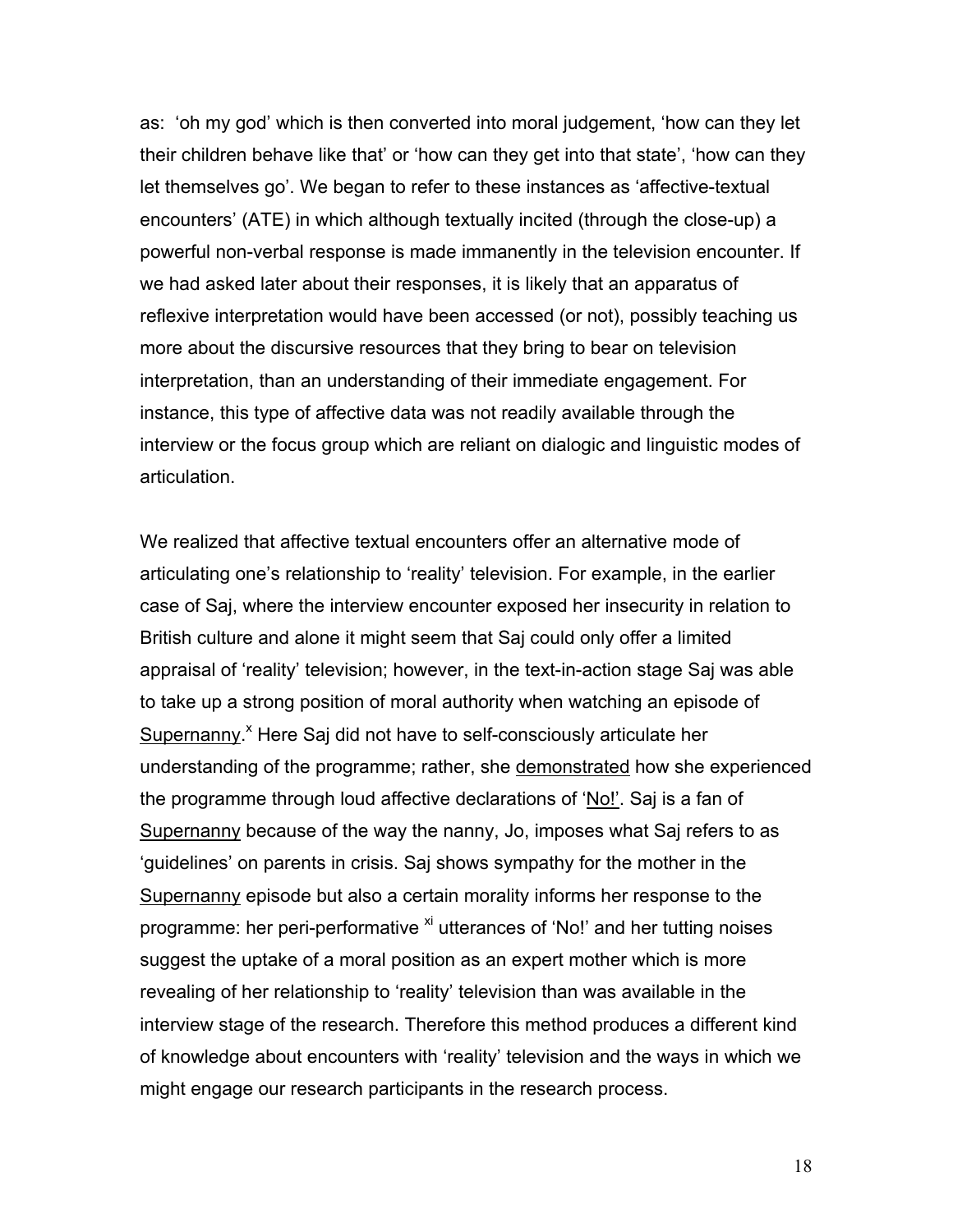Some of the material collected in this stage of the research was linguistically minimal but powerfully significant. Nevertheless, this is not to be perceived as a quantitative limit on the data collected, but can be explored by opening out the relevance of the nature of 'affective' relationships to cultural forms, which is also helpful to our determination of new class formations. Walkerdine and Blackman (2001) have previously pointed to the problem of over-prioritising the cognitive and rational over affective dimensions of our relationships with media. In this research project we develop the text-in-action method further to locate the circulation of affect between the TV product and audience, using a model of affective economies to show how value circulates and resides on particular figures at particular moments by examining how affect is converted into judgement.<sup>[xii](#page-26-11)</sup>

Therefore our methods produced stark differences between the groups in their dialogue with, responses to, as well as about 'reality' television. Being able to understand our respondents' different types of contributions – reflexive, immanent, moral, affective - in this way offers us an invaluable lens through which to interpret the findings from our focus groups.

## **Focus Groups: the 'value' of 'reality' television**

In the final stage of our empirical research, focus group discussions were used to explore the possibility of group attachments to 'reality' television. While mindful of the criticisms levelled at attempts to reify the role of class in early group interpretations of television, we nevertheless wanted to look for any group dynamics which articulated shared volumes and compositions of cultural resources within and across the focus groups.<sup>xiii</sup> Reflection on the use of focus groups in social science research has usually concentrated on how group interaction influences the validity of the findings (for example Kidd and Parshall, 2000), but here we concentrate on how in our research the focus group method creates types of classed discourses which must be explained before one can interpret the data. We explore this by examining one of the dominant distinctions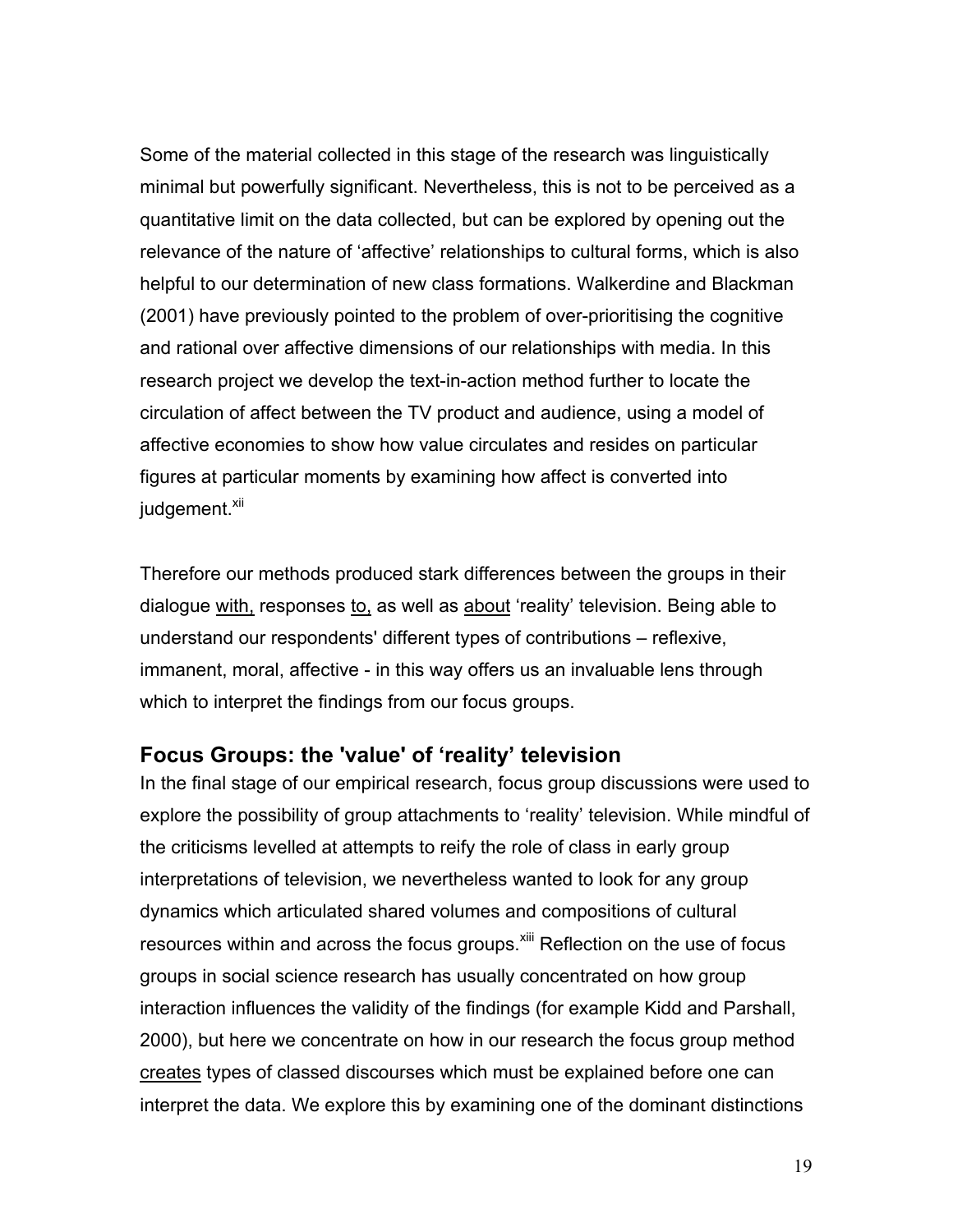between group readings in the focus groups: whether or not 'reality' television had value in relation to social mobility.

In the black and white working-class Brockley focus group consensus was reached that 'reality' television offered an alternative way for 'ordinary' people to make money, who otherwise would not have had the opportunity. The genre was justified as morally worthy in the light of people trying to better themselves. The immanent position through which the women located themselves within the action and made direct comparisons with their own lives, helped them to come to this reading:

**Nancy:** Say a bit more about that?

**Sal:** About giving them a chance?

**Sal:** [inaudible 14.45] ducking and diving, and you get an opportunity through 'reality' TV and then all of a sudden you're able to provide for yourself, provide for your family and not go to bed- and… you know what I mean.

**Ruby:** Think about the dole queue the next morning, yeah

**Sal:** And not wake up in the morning and think, "Oh God, where is this going to come from, where am I going to get that from?" 'reality' TV does that [inaudible 15.10].

**Several:** Yeah.

The women here directly insert themselves into the lives that are on display on the television, they generate a fantasy of not struggling to provide for their families, projecting themselves into the comfort of the subject position of successful participant as a fantasy of a life lived without poverty and difficulty. 'Reality' television is not viewed as a morally bad, exploitative object (as suggested earlier by our Forest Hill group) but as the remote but imagined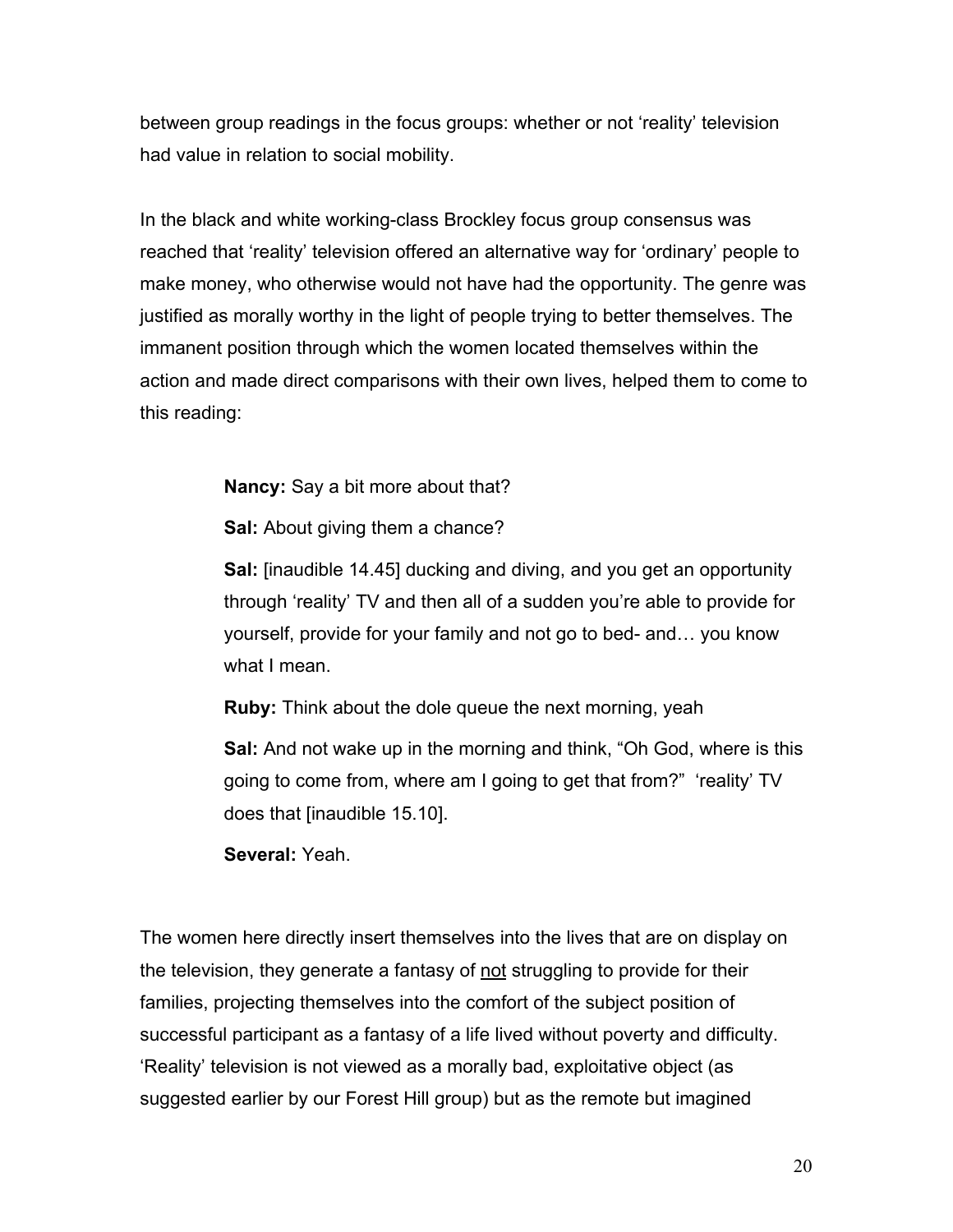possibility of a less constricted future: not as an ideological object but as a structure of opportunity. A similar position was offered by our white workingclass focus groups from Addington, whose discussions revealed that they identified with those who had 'made it' and 'kept real', introducing moral judgement in terms of whether successful 'reality' television participants were worthy of their success, on the basis of their lack of pretentiousness and hence proximity to themselves.

The Forest Hill focus group performed consistently across the methods, deploying considerable educational knowledge: displaying their ability to 'read' semiotically, showing an understanding of media economy and production, exploring the possibility of the exploitation of the participants, and then linking these issues to wider questions of ideology. The notion that participation in 'reality' television programmes might provide a positive route to economic gain was not discussed, in fact they condemned participants for 'getting something for nothing':

**Liselle:** It says at what lengths you will go to and I think, I think we start to think that you don't have to work hard at things and we don't have to, it's like kids who just want to be famous, you know it doesn't matter what I do but I want to be famous. It takes away every sense of working hard at things and thinking about making a difference or it's just about this--,

#### **Ann:** Yeah.

**Orlaine:** I think, I think it's … also about this celebrity thing isn't it? About how people get famous and rich for not having any skills any more.

Participation on 'reality' television is here perceived to be an immoral gain since it occurs without the requisite labour, and forms of capital, that have been traditionally associated with success. However, what this shows is not directly 'what they really think of 'reality' television participants', especially considering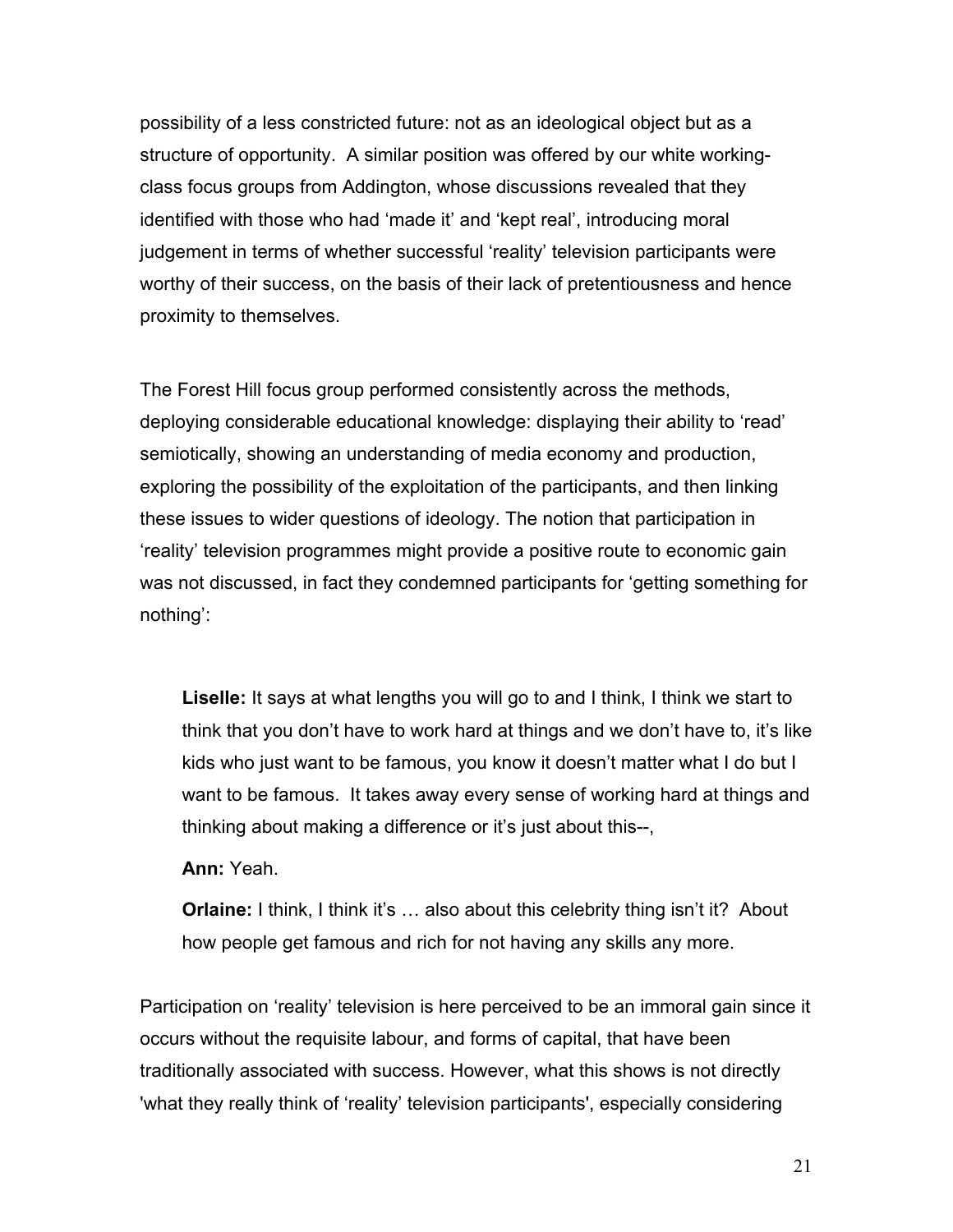that more than one member of this group had considered participating in 'reality' television. Rather this demonstrated how, in keeping with their other responses, they are able to locate this discussion within broader more abstracted forms of public debate around celebrity culture, which can be removed from their own experience<sup>[xiv](#page-26-13)</sup>. A parallel can be drawn to Bourdieu's analysis of consumption:

Consumption is…a stage in a process of communication, that is, an act of deciphering, decoding, which presupposes practical or explicit mastery of a cipher or code…One can say that the capacity to see is a function of the knowledge, or concepts, that is, the words, that are available to me to name visible things, and which are, as it were, programmes for perception' (1986: 2)

This is why, he argues, the consumption of cultural artifacts is predisposed to fulfill a social function of legitimating social differences.

A different reading on this issue of participation came from our South and British Asian Clapham group who approached the focus group as an opportunity for a social get-together with children, for dressing-up and sharing food. Appearance on 'reality' television was not seen as an imagined opportunity, not even as immoral gain, but consensually as something potentially shameful to oneself and one's family, related to an alternative moral code of family honor. Their discussion facilitated an encouraging and supportive position in terms of their own cultural difference amongst a group of women not often able to be together.

Silva and Wright (2005) also report how class was significant to the performances in their focus groups due to issues related to confidence in public speaking and expectations about debate, which were exacerbated further by the politics of talking about cultural taste. Our findings are similar, however we want to stress here how our access to participants over time, enabling different modes of articulation through different methods, helps to uncover the ways in the focus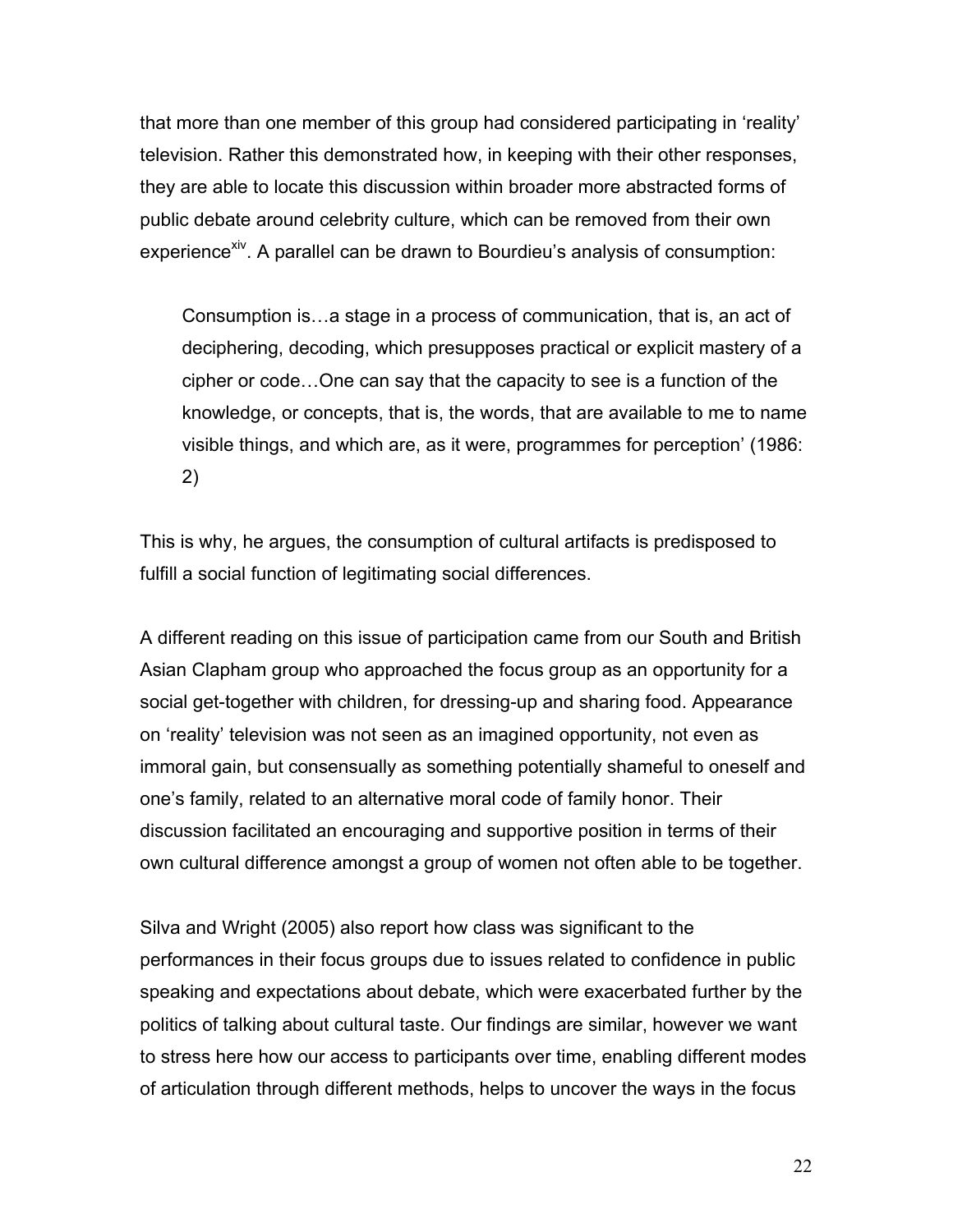groups discussions were able to emerge. The content of the discussion therefore is dependant upon the various cultural resources available to participants to authorise themselves. In that sense the middle-class women could mobilise a straight-forward position of authority through reflexivity and knowledge of public debate and taste, whilst the working-class participants found a moral position related to their affective responses and immanent knowledge of parenting and their economic position, and the Clapham group through the assertion of cultural difference. Had we relied solely on focus group data in this research project these positions might have been framed as observable realities, rather than as modes of articulation, generated through available class capitals.

#### **Conclusion**

Research practices do not simply 'capture' or reveal the world out there; they generate the conditions of possibility that frame the object of analysis. We tease out this process by exploring the deployment of techniques, modes of articulation, proximate and distanced relations to the object and affective responses. Our three empirical research methods incited reflexivity from those with both the communicative skills and the desire to operationalize a distanced, abstract perspective on the object of 'reality' television, and who authorised their position within a cultural taste hierarchy. For those not interested in articulating their relationship to television via cultural taste, the three methods offered different forms for enacting their investment in social positions. Whilst the interviews created some linguistic discomfort for some of our participants, the text-in-action and focus group methods offered an opportunity to display, not just an abstracted perspective of cultural value, but an immanent and affective demonstration of their value through maternal authority. We do not want to propose, however, a Bourdiean class distinction of middle-class distanced abstraction versus proximity to necessity, because this opposition is complicated by gender and race, and relies solely upon the linguistic telling of one's position and perspective that reproduces the very hierarchy of value that it seeks to critique  $^{x}$ .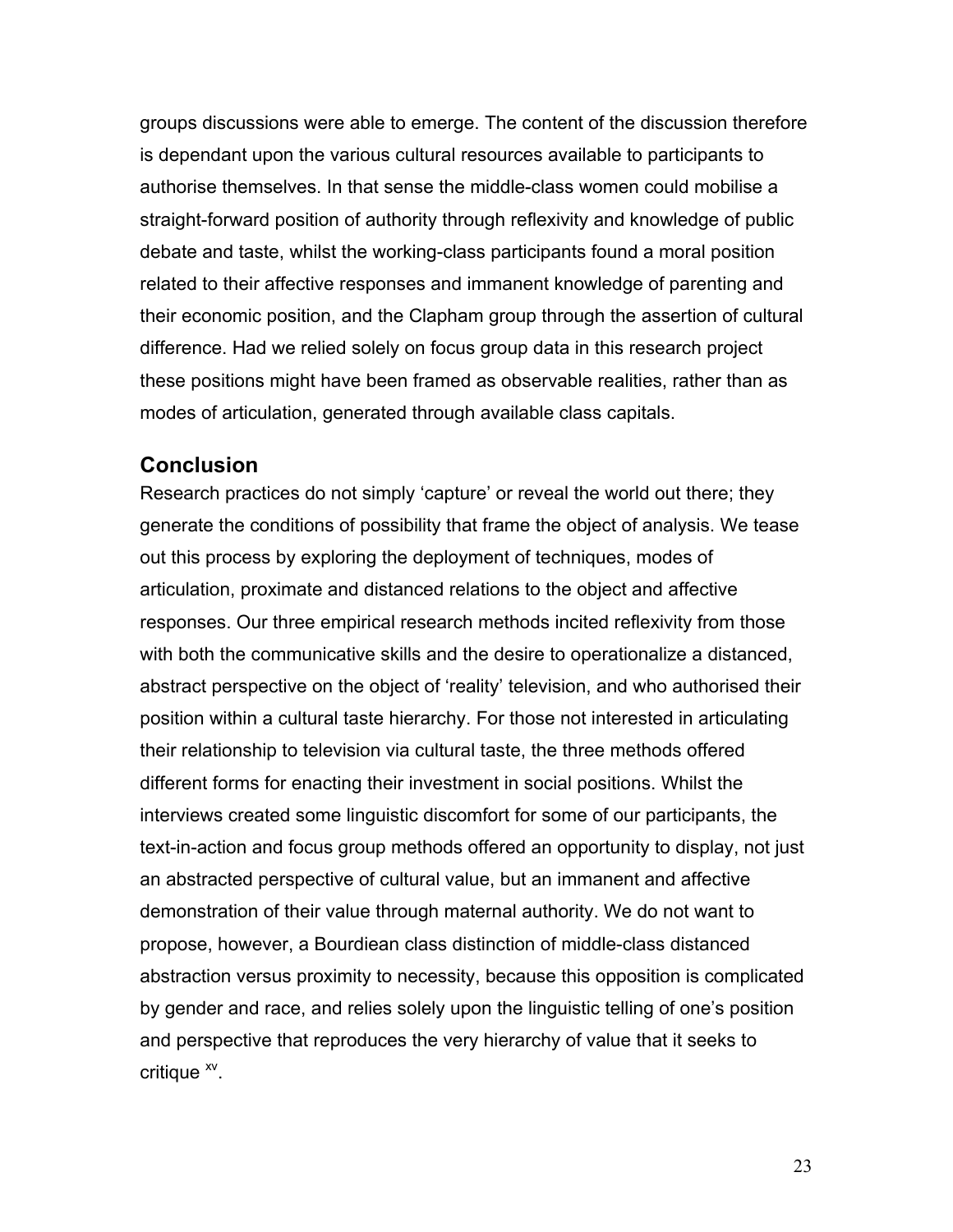That our methodological design enabled different kinds of knowledge to be displayed, and offered a more transparent account of that process than is often rendered in research, reinforces the need to explore how different techniques reproduce what is in fact a demonstration of unequal access to cultural resources, whilst appearing as if a neutral and value-free. Our methods reveal some of the processes by which gender and class are re-made through research practices before we even embark upon any in-depth analysis of the content of the data. Whilst we managed to recruit a radically diverse set of people to the project, we did not anticipate how the divergent volumes and composition of cultural capital across (and within) the different groups would cohere and generate 'performances' so tightly connected to class resources in particular. The use of these capitals can now be analyzed further to explore how 'reality' television mediates a complex moral economy, both re-constituting and disrupting social categorisations of class, race, nation and gender, which are still highly significant as analytical and lived categorizations and certainly not in decline, but always known through the techniques that enable their production.

## **References**

Adkins, L. (2002) 'Reflexivity and the Politics of Qualitative Research', in T. May (ed) Qualitative Research in Action. London: Sage.

Ahmed, S. (2004) 'Affective Economies', Social Text *79* 22(2): 117-139. Ang, I. (1985) Watching Dallas. London: Routledge.

Ang, I. and Joke, H. (1996) 'Gender and/in Media Consumption', in J. Curran and M. Gurevitch (eds) Mass Media and Society. 2nd Edition, London, New York, Sydney: Arnold.

Beck, U. (1992) Risk Society: Towards a New Modernity. London: Sage.

Besnier, N. (1990) 'Language and Affect:' Annual Review of Anthropology 19: 418 -51.

Bourdieu, P. (1986) Distinction: A Social Critique of the Judgement of Taste. London: Routledge.

(1987) 'What Makes a Social Class? On the Theoretical and Practical Existence of Groups', Berkeley Journal of Sociology: 1-17.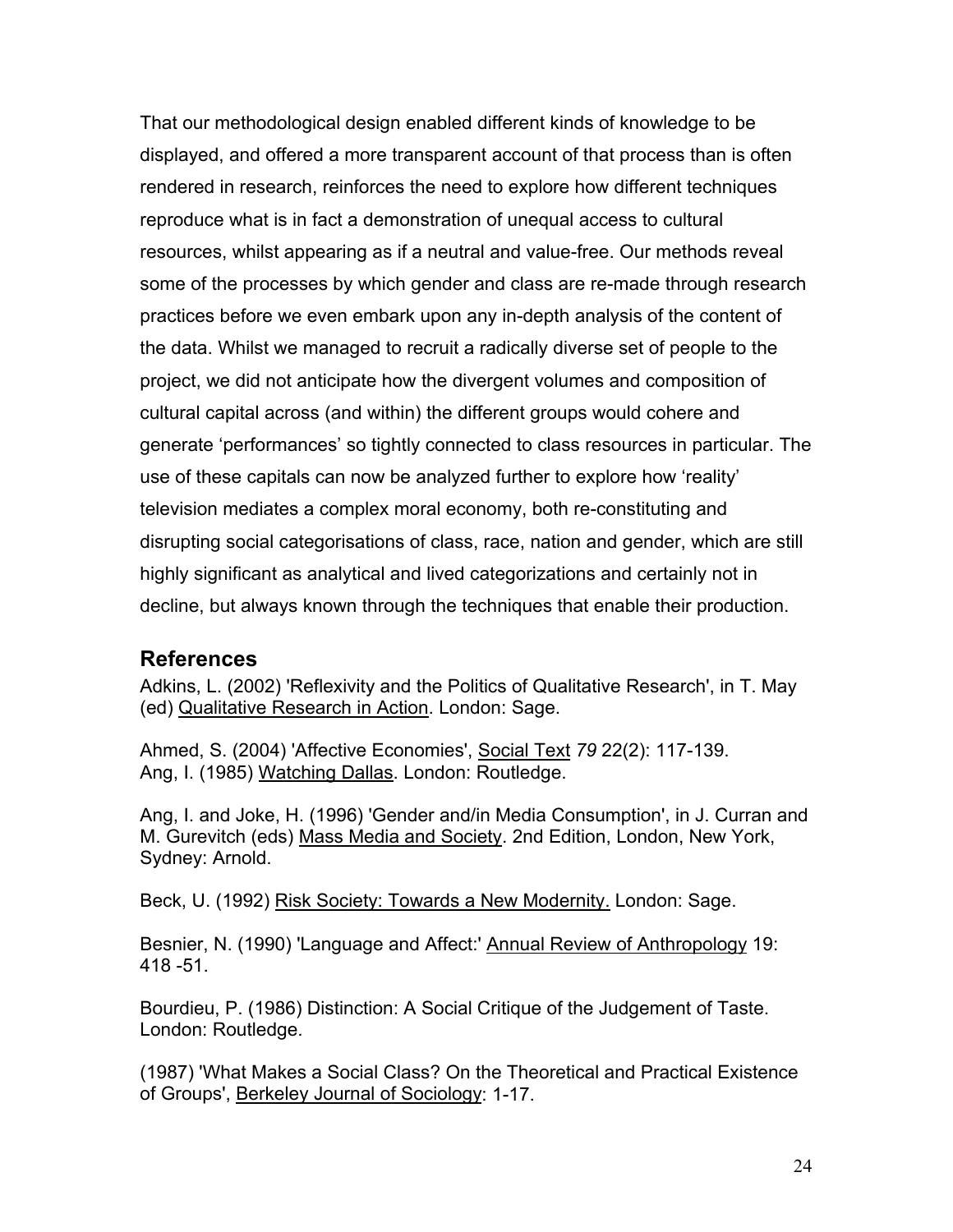Buckingham, D. (1991) 'What are Words Worth? Interpreting Children's Talk about Television', Cultural Studies 5 (2): 228 - 45.

Dovey, J. (2000) Freakshow: First Person Media and Factual Television. London: Pluto Press.

Giddens, A. (1991) Modernity and Self-Identity; Self and Society in the Late Modern Age. Cambridge: Polity.

Gray, A. (1992) Video Playtime: The Gendering of a Leisure Technology. London: Routledge.

Hage, G. (1998) White Nation. Melbourne and London: Pluto Press. Jowell, T. (2004) 'Government and the Value of Culture': London: Department of Culture Media and Sport.

Katz, E. and Blumer, J. (1974) The Uses of Mass Communication. Beverley Hills: Sage.

Kidd, P.S and Parshall, M.B (2000) 'Getting the Focus and the Group: Enhancing Analytic Rigor in Focus Group Research', Qualitative Health Research 10 (3): 293-308.

Kim, S. (2004) 'Re-reading David Morley's *The Nationwide Audience'*, Cultural Studies 18 (1): 84-108.

Lawler, S. (2005) 'Introduction: Class, Culture and Identity', Sociology, 39 (5): 797 - 816.

Lury, C. (1998) Prosthetic Culture: Photography, Memory and Identity. London: Routledge.

McRobbie, A. (2006) 'Four Technologies of Young Womanhood.' Zentrum fur Interdisziplinare Frauen und Geschlecterforschung*.*, Berlin.

Morley, D. (1980) The Nationwide Audience. London: BFI. 2006 'Unanswered Questions in Audience Research', The Communication Review 9: 101 - 121.

Ong, A. (1999) Flexible Citizenship: The Cultural Logics of Transnationality. Durham and London: Duke University Press.

Payne, G. and Grew, C. (2005) 'Unpacking 'Class Ambivalence': Some Conceptual and Methodological Issues in Accessing Class Cultures', Sociology 39 (5): 893-910.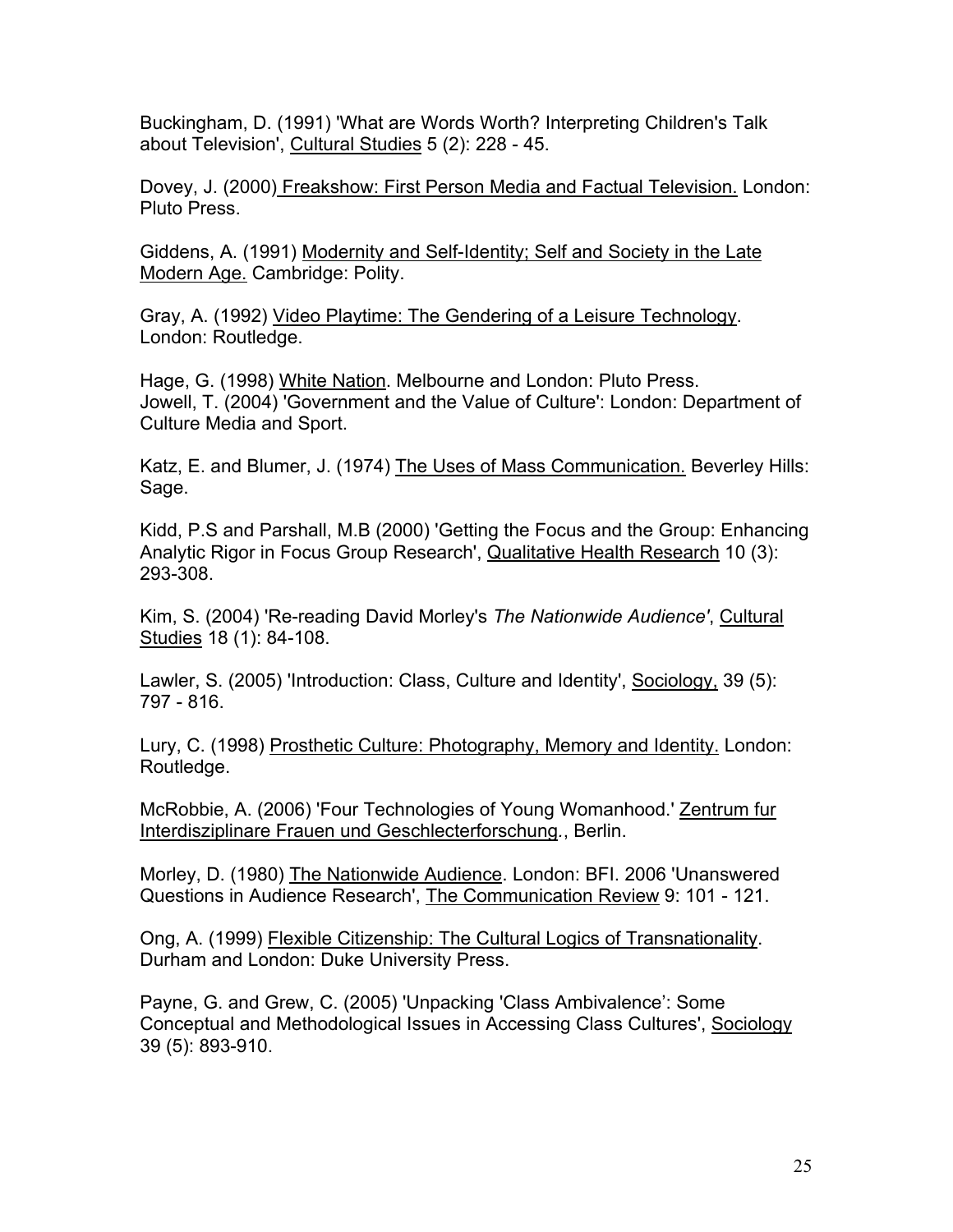Press, A. (1990) 'Class, Gender and the Female Viewer: Women's Responses to Dynasty', in M. E. Brown (ed) Television and Women's Culture: The Politics of the Popular. London: Sage.

Reynolds, T. (2002) 'On Relations between Black Female Researchers and Participants', in T. May (ed) Qualitative Research in Action. London: Sage.

Sayer, A. (2005) The Moral Significance of Class. Cambridge: Cambridge University Press.

Seiter, E. (1990) 'Making Distinctions in TV Audience Research: a Case Study of a Troubling Interview.' Cultural Studies 4 (1): 61-85.

— (1999) Television and New Media Audiences, Oxford: Oxford University Press.

Silva, E. B. and Wright, D. (2005) 'The Judgement of Taste and Social Position in Focus Group Research', Sociologia e ricerca sociale. (76 -77).

Skeggs, B. (1997) Formations of Class and Gender: Becoming Respectable. London: Sage.

— (2002) 'Techniques for Telling the Reflexive Self', in T. May (ed) Qualitative Research in Action. London: Sage. pp. 349-375.

(2004) Class, Self, Culture. London and New York: Routledge.

\_ (2004) Pierre Bourdieu's Analysis of Class, Gender and Sexuality, in L. Adkins and B. Skeggs (eds.) Feminism After Bourdieu. Oxford: Blackwell. pp. 19-35.

Thomas, L. (1995) 'In Love with Inspector Morse: Feminist Subculture and Quality Television', Feminist Review 51(Autumn): 1-25.

Walkerdine, V. (2003) 'Reclassifying Upward Mobility: Femininity and the Neo-Liberal Subject', Gender and Education 15 (3): 237 - 248.

Walkerdine, V. and Blackman, L. (2001) Mass Hysteria. London: Edward Arnold. Wilkinson, S (1998) 'Focus Group Methodology: a Review' International Journal of Social Research Methodology' 1: 181-203.

Wood, H. (2005) 'Texting the Subject: Women, Television, and Modern Self-Reflexivity', The Communication Review (8) 2: 115-135.

— (2007) 'The Mediated Conversational Floor: An Interactive Approach to Reception Analysis', Media Culture and Society 29 (1): 75 -103.

— (In press) Talking With Television. Illinois: University of Illinois Press. Wood, H. and Skeggs, B. (2004) 'Notes on Ethical Scenarios of Self on British 'reality' TV', Feminist Media Studies 4 (2): 205 -208.